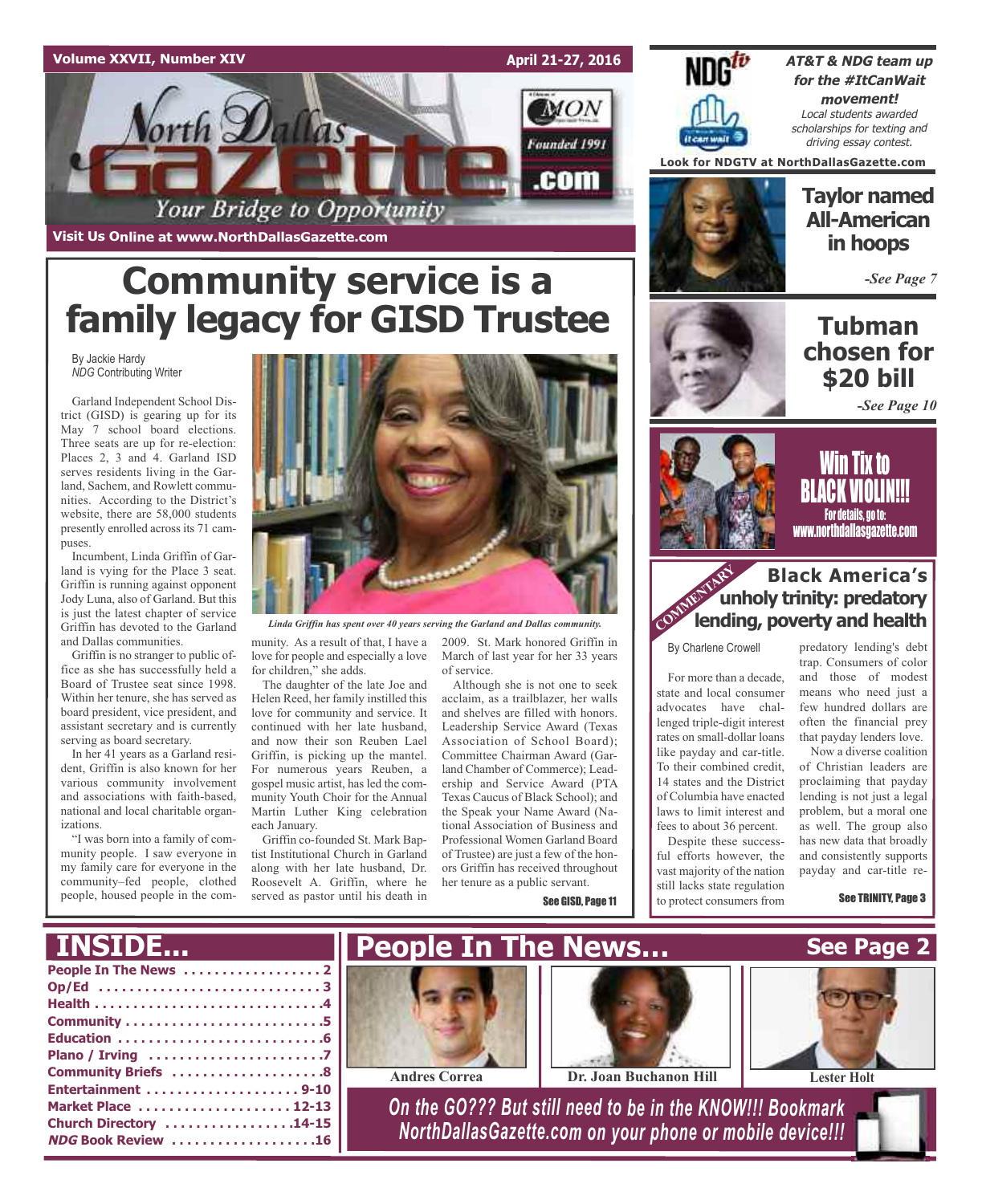### **People in the News www.NorthDallasGazette.com**

## **Andres Correa**

Andres Correa, an attorney at Lynn Pinker Cox & Hurst and Fellow with the LatinoCLD's Leadership Academy, was honored by his peers as a "2016 Texas Rising Star" by Super Lawyers magazine (as published in Texas monthly). A trial attorney who focuses on business litigation, Andres is licensed to practice law in New York and Texas, and is admitted to practice before the United States District Court for the Northern District of Texas and the Fifth Circuit Court of Appeals.

Andres attended college

![](_page_1_Picture_5.jpeg)

thanks to Texas House Bill 1403 - the 2001 law permitting certain undocumented immigrants and long-term visa-holders who were raised in Texas to attend college while paying in-state tuition. Through pushing for its passage in the state legislature, Andres drew the attention of administrators at the University of Texas at Dallas who ultimately selected him for the McDermott scholarship. Today, Andres has represented multi-national corporations, small businesses, nonprofits and cities in various types of disputes involving breach of contract action. He also volunteers to provide pro-bono legal assistance.

"My success as a business litigator stems from the educational opportunities I was given by this country," said Correa. "The Texas law is the only reason college became affordable. I have been

blessed with an immigration experience that resulted in rewarding educational and professional opportunities. Now, I feel the need to ensure that I contribute to extending those same, quintessentially American opportunities to all who seek them."

Born in Santiago, Chile, Andres immigrated to New Orleans and ultimately to Dallas, where he attended the University of Texas at Dallas as part of the inaugural class of the Eugene McDermott Scholars Program. He earned his law degree, cum laude, from New York University School of Law, where he served as an Articles Editor on the Law Review, a termtime clerk for the Honorable Richard J. Holwell, Co-Chair of the Latino Law Students Association, and President of the Mock Trial Team.

"Andres is a bright young lawyer who represents what's achievable through access to higher education," said Jorge Baldor, LatinoCLD Founder. "Our success as a state depends on whether we invest in the talent within our communities so that they may reach their fullest potential. His story proves that Texas' law on in-state tuition is working for our communities and our state."

Andres is a part of the LatinoCLD's inaugural Leadership Academy class - a leadership training program for promising leaders interested in serving their community through policy roles and elected office. He cofounded and presided over the Eugene McDermott Scholars Alumni Association, which won UT Dallas' Green and Orange Award for Alumni Service. He currently chairs its Community Service Grants Committee. Andres is a partner at SVP Dallas, which provides support to promising Dallas-area nonprofits, and is a member of the UT Chancellor's Centurions Council, which provides advice and counsel to the UT System Chancellor.

year-long educational and

## **Dr. Joan Buchanon Hill**

The Dallas Foundation Board of Governors elected James "Jim" M. Moroney III as chairman and also welcomed four new members at its annual meeting in March. Mary K. Suhm, Dr. Joan Buchanan Hill, Lydia Addy and Elizabeth Horchow Routman began serving their board terms immediately. The Board guides the work of The Dallas Foundation, the state's oldest community foundation, which manages over \$300 million in assets and awarded about \$56 million in grants in 2015.

such depth of community ex-

perience on our board," said Mary M. Jalonick, president and CEO of The Dallas Foundation. "Our new governors bring a mix of expertise that will make us even more effective and innovative as we work to improve the quality of life in North Texas."

James "Jim" M. Moroney III is the chairman, president and Chief Executive Officer of A. H. Belo Corporation and publisher and Chief Executive Officer of The Dallas Morning News. He joined The Dallas Foundation Board of Governors in 2010. He also serves on the boards of the Associated Press, the International News Media Association (INMA) and the State Fair of Texas. Moroney has an MBA from The University of Texas at Austin and a degree inAmerican Studies from Stanford University.

Dr. Joan Buchanan Hill is Head of School for The Lamplighter School in Dallas, a private, nonsectarian elementary school that enrolls approximately 450 students in pre-K through fourth grade. Before coming to Dallas, Dr. Hill was Lower School Director at Columbus School for Girls in Columbus, Ohio. She has a doctorate in education from the University of Pennsylvania with an emphasis in educational leadership. She serves on several national and local boards, including the National Association of Independent Schools, the Dallas Arboretum and the Perot

Museum of Nature and Science.

Former Dallas City Manager Mary K. Suhm has won numerous awards for her leadership in the public sector. She started a threedecade career with the City of Dallas as a branch librarian and finished as its chief executive, managing about 13,000 employees and a budget of \$3 billion. As city manager, Suhm focused on strategic investments, such as the Margaret Hunt Hill Bridge, the Pavaho Pump Station and Klyde Warren Park, that enhance the city's cultural life and its tax base. She is an independent consultant and serves on several local boards, including the Perot Museum of Nature and Science, Children's Health and the Dallas Historical Society.

Two governors, Anne Motsenbocker and Carol R. Levy, retired from the board in March after serving six years each. J. Puckett, the Foundation's former chairman, will continue to serve for another year as Immediate Past Chairman.

Founded in 1929, The Dallas Foundation is a public charity that works to improve life in North Texas by bringing together generous donors and effective nonprofits.

## **Lester Holt**

"We are thrilled to have

Lester Holt, anchor of 'NBC Nightly News with Lester Holt,' has been selected as the 2016 Journalist of the Year by the National Association of Black Journalists (NABJ).

The annual award recognizes a black journalist who has distinguished himself or herself with a body of work that has extraordinary depth, scope and significance to people in the African Diaspora.

Holt was named the permanent anchor of NBC Nightly News in June 2015. The promotion made him the first black solo anchor at a flagship newscast of a major American television network. Since assuming the role, he has helped NBC

![](_page_1_Picture_31.jpeg)

Nightly News maintain its ranking as the mostwatched evening news program. He also continues as the anchor of "Dateline NBC," the network's signature newsmagazine and longest-running show in primetime.

As anchor, Holt has traveled across the world anchoring and reporting. He anchored from Paris following the Charlie Hebdo massacre on January 7, 2015, that killed 12 and was on site after a series of terrorist attacks on November 13, 2015, that killed 135. Following the attacks in France, he conducted an exclusive interview with one of the commanders of the SWAT team that took down the terrorists inside Paris' Bataclan Theater.

He reported for "The Today Show" and anchored nightly from Havana as President Barack Obama made his historic trip to Cuba. He has also led NBC's political coverage by interviewing candidates, leading Super Tuesday primary coverage and moderating the NBC News and YouTube Democratic de-

### bate.

A journalist for the last 35 years, Holt joined NBC in 2000 as an anchor for MSNBC. He later began anchoring the weekend editions of "The Today Show" and NBC Nightly News before his current roles. Holt also reported and anchored at the CBS owned-and-operated stations in New York, Los Angeles and Chicago, which earned him several Emmy Awards and a Robert Kennedy JournalismAward.

Holt will be recognized at the association's Annual Convention and Career Fair, Aug. 3-7, in Washington, D.C. The NABJ Special Honors recognize the best journalism that addressed issues affecting the black community in 2015.

![](_page_1_Picture_39.jpeg)

*2 | April 21-27, 2016 | North Dallas Gazette*

*For the 411 in the community, go to www.northdallasgazette.com*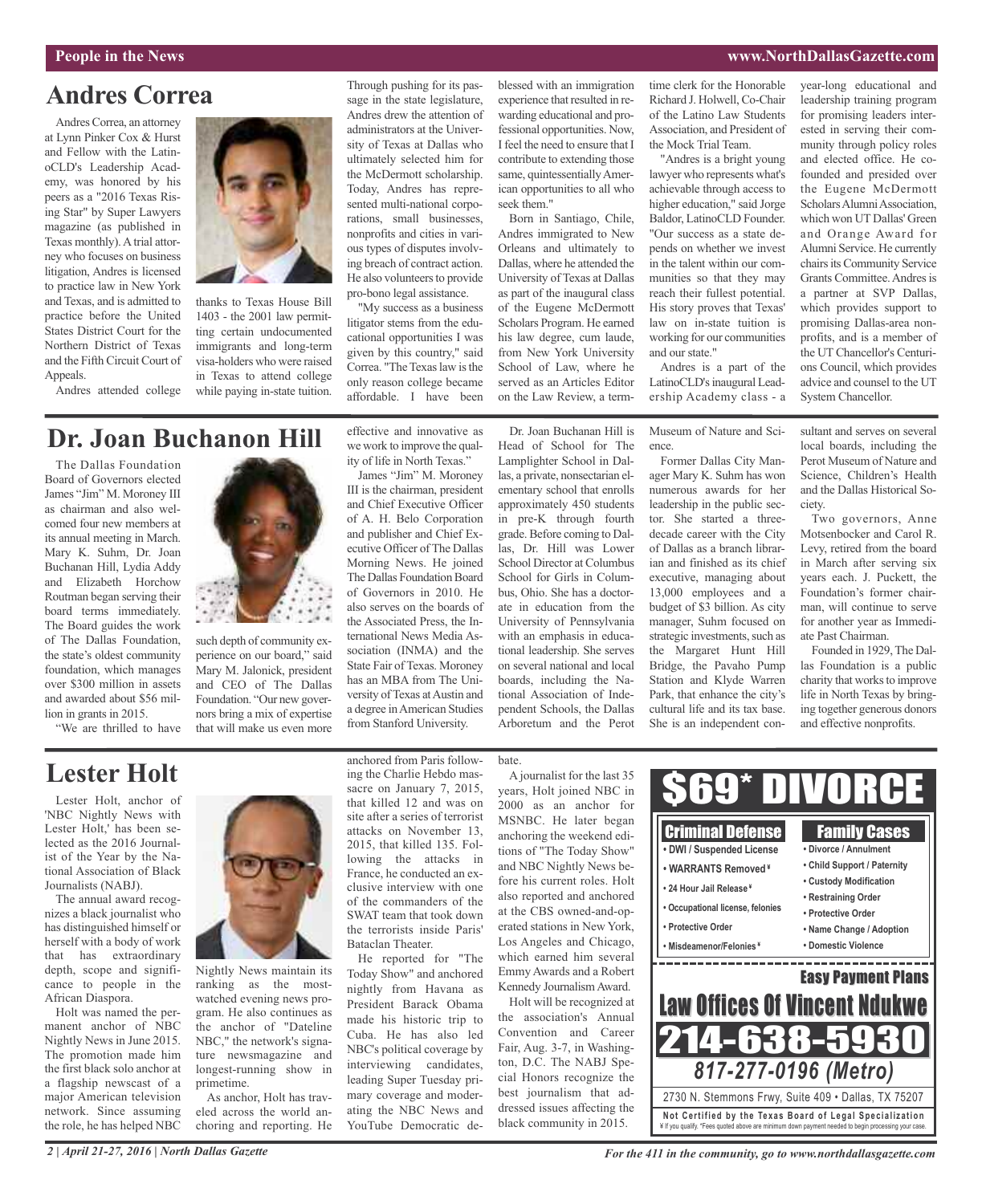### **www.NorthDallasGazette.com Op-Ed**

![](_page_2_Picture_2.jpeg)

*unsolicited material and reserves the right to edit and make appropriate revisions.*

### *"Do what you say you are going to do ... when you say you are going to do it.*

**Publisher's Office:** publisher@northdallasgazette.com

**Sales Department:** marketing@northdallasgazette.com

### **Editorial Department:**

editor@northdallasgazette.com

### **Online:**

www.NorthDallasGazette.com www.twitter.com/NDGEditor www.facebook.com/NorthDallasGazette www.pinterest.com/NDallasGazette

## STAFF

**Chairman Emeritus** *Jim Bochum 1933 – 2009*

**Religious/ Marketing Editor** *Shirley Demus tarpley*

**Published By** *Minority opportunity News, inc.*

> **Web Master** *todd Jones*

**Special Projects Manager** *edward Dewayne "Preacher Boy"Gibson, Jr. James C. Allen*

**Community Marketing** *Nina Garcia*

### **Advisory Board:**

*John Dudley Myrtle Hightower Fred Moses Annie Dickson Cecil Starks Willie Wattley Coty Rodriguez-Anderson B. J. Williams Denise Upchurch Barbara Simpkins, ADviSoRy BoARD SeCRetARy*

**Advisory Board Committees:** *Public Relations Planning and implementation*

**Production** *Margaret Freelon David Wilfong*

**Editor** *Ruth Ferguson*

**VP of Digital Marketing and Entertainment** *Jessica Brewer*

**Contributing Writers** *Jackie Hardy terri Schlichenmeyer Nicole Scott*

Cecil Starks, CHAIRPERSON *Business Growth Referral* John Dudley, CHAIRPERSON

*Program Policy Development* Annie Dickson, CHAIRPER

*Quality Assurance* Myrtle Hightower, CHAIRPERSO Coty Rodriguez

**Black women won't celebrate Equal Pay Day until August 1**

By Julianne Malveaux NNPA Columnist

The Sewall-Belmont House is located at the National Women's Party in Washington D.C. It is one of the oldest houses near the United States Capitol, and was the house where Alice Paul wrote the 19th Amendment that granted women the right to vote. On April 12,

Equal Pay Day, President Obama designated the house the Belmont-Paul

## **TRINITY,** continued from Page <sup>1</sup>

form across 30 states where no current regulation exists.

'Faith for Just Lending', the official title of the faithbased coalition, released new poll results this week from interviews of 1,000 Christians. The survey found that Blacks are the most likely to know someone who has borrowed a payday loan (58 percent) or have borrowed one themselves (49 percent). Nearly a third of clergy and service providers (35 percent) who know consumers with payday or car title loans had provided money to help pay off or refinance payday or car title debt.

"Communities already suffering due to economic inequities are falling prey to these financial predators," noted Rev. Dr. Cassandra Gould, a coalition member with Missouri Faith Voices and also the PICO National Network. "As a pastor, I have become aware of the cycle of shame . . . The real culprits are these unregulated profiteers who are extracting wealth from families. They are contributing to the poor health of communities and individuals."

Further findings reveal: • Nearly 90 percent of respondents felt payday loans "mostly hurt" borrowers;

• 84 percent witnessed an increased need for emergency assistance after a

Women's Equality National previous year." Monument. The National Park System will manage the site, and a philanthropist has donated a million dollars to support the site and to provide some restorations to the house.

According to the American Association of University Women, a group that promotes equity and education for women and girls, "Equal Pay Day is the symbolic day when women's earnings "catch up" to men's earnings from the

payday loan was used; and • The most common descriptions of payday loans were "expensive", "harmful" and "predatory."

"Exploiting the poor while pretending to serve them is a greedy and sinful business," said Rev. Dr. George Mason, Senior Pastor of Dallas' Wilshire Baptist Church and a member of the Cooperative Baptist

The coalition also stressed the need for consumers to have access to

Fellowship.

guide the coalition's agenda and call for specific accountability standards for

It would have meant a lot to some African American women had President

woman?

But African American women earn a scant 63 cents to the average dollar a White man earns. A Black woman would have to work until around August 1 to earn as much as a man did in the previous year! As alarming as that fact is, it is equally alarming that few mention Equal Pay Day in a racial context. Ain't I a

all stakeholders: 1. Lenders should extend loans at reasonable interest rates based on ability to repay within the original loan period, taking into account the borrower's income and expenses

2. Government should prohibit usury and predatory or deceptive lending practices;

3. Individuals should manage their resources responsibly and conduct their affairs ethnically, saving for

Obama mentioned other inequality in passing. It would not have distracted from the important points he made when he designated the new monument.

After all, the press release from the White House talked about "America's diverse history". The disparate treatment of African American women is certainly part of that history.

To be sure, President Obama has done a good job

### See PAY, Page 13

emergencies and being willing to provide support to others in need; and

4. Churches should teach and model responsible stewardship, offering help to neighbors in times of crisis.

"Predation, poverty and poor health is the unholy trinity residing in impoverished communities," concluded Dr. Gould.

*Charlene Crowell is a communications manager with the Center for Responsible Lending. She can be reached at Charlene.crowell@responsiblelending.org.*

![](_page_2_Picture_48.jpeg)

For the 411 in the community, go to www.northdallasgazette.com April 21-27, 2016 | North Dallas Gazette | 3

*The North Dallas Gazette, formerly Minority Opportunity News, was founded in July 1991, by Mr.Jim Bochum and Mr.Thurman R. Jones. North Dallas Gazette is a wholly owned subsidairy of Minority Opportunity News, Inc.*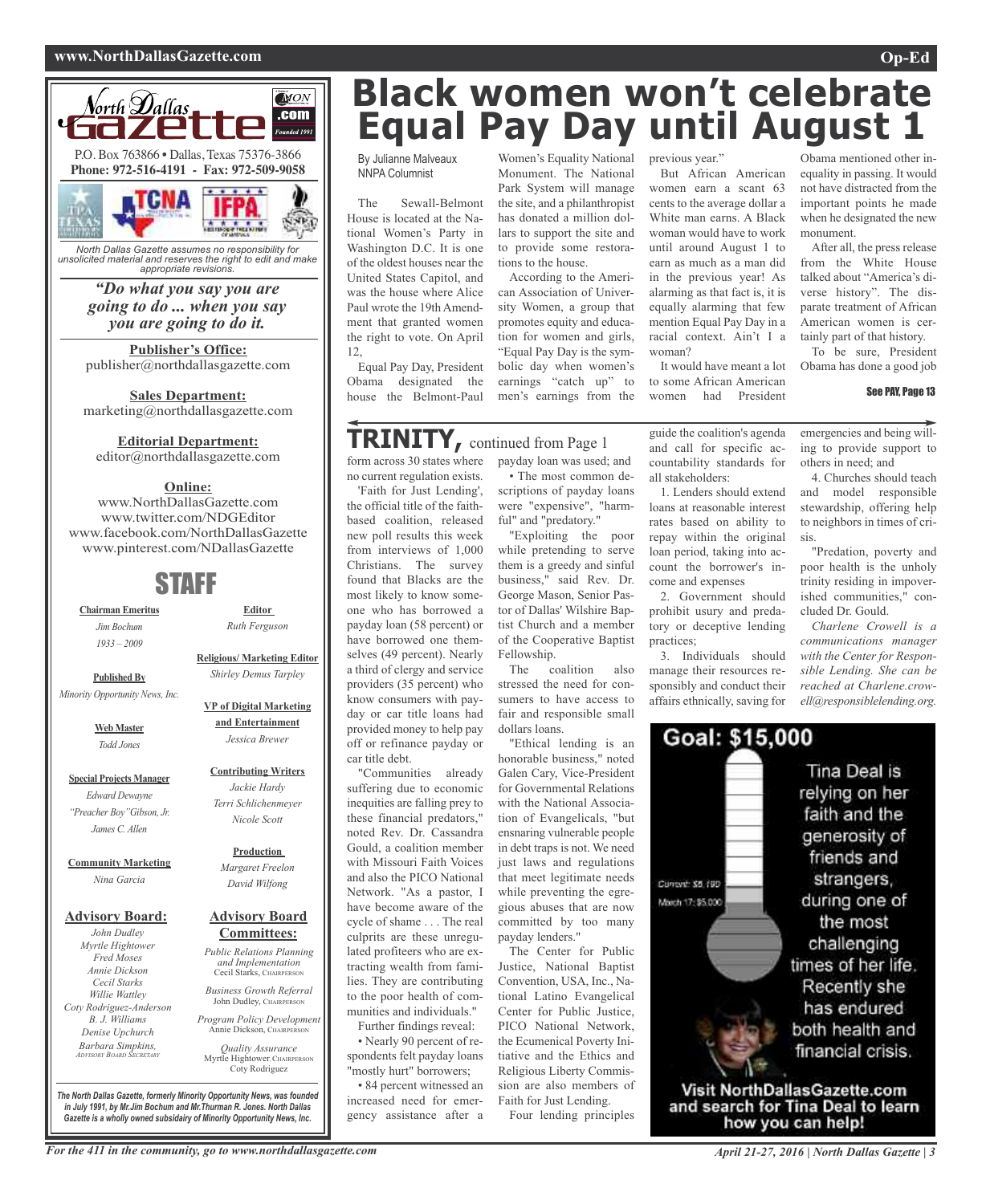# **Parkland urges awareness, prevention of childhood sexual assault**

The National Sexual Violence Resource Center has designated April as National Sexual Assault Awareness month in recognition of the widespread prevalence of sexual assault nationwide. Sexual assault, including childhood sexual abuse, is an underreported crime. What often is overlooked, according to Melissa Reilly, Director of the Victim Intervention Program (VIP)/ Rape Crisis Center at Parkland Health & Hospital System, is how extensively sexual assault impacts a person's physical, emotional and social functioning.

"Sexual violence including child sexual abuse—crosses all ages, genders, races, ethnicities, and economic backgrounds. Children are not immune from this type of assault," Reilly said. "Sexual assault continues to be a severely underreported crime. It's estimated that less than 10 percent of victims report their experience to the police."

In 2014 in the Lone Star State, more than 413,000 sexual assault crimes were reported. "In Texas, one in four girls and one in six boys will be sexually abused before their 18th birthday," Reilly stated.

![](_page_3_Picture_5.jpeg)

Every person who walks in the door at Parkland is screened for abuse, whether it's physical, sexual or emotional. Parkland's VIP/Rape Crisis Center offers support to children, teens, adults and families by providing free counseling, 24-hour response for victims seen at Parkland facilities, and help finding emergency shelters, legal assistance and other services. Spanish-speaking staff is available and services in other languages are offered through interpreters.

"At Parkland, we address the medical, social and emotional needs of a sexual assault survivor. This comprehensive approach assists the patient in his/her recovery following the assault," Reilly said. "After a sexual assault, victims experience different emotions including fear and depression, notice changes in their behaviors and often feel disconnected as they have difficulty trusting others."

In addition to psychological and social impacts, sexual abuse often leads to medical problems for victims which are often overlooked. A 2015 report titled "Health and Well-Being: Texas Statewide Sexual Assault Prevalence Study" compiled by the University of Texas at Austin found that physical, mental and emotional problems that limit activities are nearly twice as prevalent among sexual assault victims (41.3

# **The 10-step sugar detox plan**

For adults who crave candy and ice cream almost as much as their children, the bad news on sugar continues to pour in.

Earlier this year, research into sugar's deleterious effects showed a connection to cancer, heart disease and diabetes. More recently, the American Dental Association reminded parents just how bad sugar is for their children's teeth.

"We think we're so advanced in 2016, yet when it comes to health and a nutritious diet, many of us have a long way to go," says nutritionist and juicing pioneer Cherie Calbom, who is known as "The Juice Lady." The good news for parents is they can ferret out the sugar-laden products that may be hidden in their and their children's diets, and dedicate themselves to a healthy, sugar-free lifestyle, says Calbom, author of "The Juice Lady's Sugar Knockout." She offers her Sugar Addiction Quiz at www.juiceladycherie.com/Juice/the-sugarknockout.

Below is Calbom's solution: a 10-step detox plan that parents can work on with their children to eliminate sugar in both their diets.

1. Avoid all sugar. If you can do it for 30 days, you can change your lifestyle. During this time, avoid

even healthy sweeteners like honey, and substitutes, which overwhelm the taste buds.

2. Cut caffeine intake. There are multiple benefits to cutting back on your caffeine, including the temptation to use sugary creamers and accompanying sweets along with actually causing sugar cravings.

3. Skip foods that turn to sugar easily. This includes wheat and other grains, alcohol and starchy foods like white potatoes.

4. Enjoy healthy smoothies. Healthy smoothies that include dark leafy greens like kale or chard make you

See DETOX, Page 5

percent) than among nonvictims (26.5 percent). Sexual assault victims are almost twice as likely as nonvictims to suffer from asthma (20.9 percent versus 12.5 percent), frequent headaches (21 percent versus 11 percent), irritable bowel syndrome (9 percent versus 4.2 percent), and chronic pain (20.3 percent versus 9.9 percent). The study stated the fi-

nancial impact to the Lone  $\frac{8}{9}$  Star State of sexual assault is conservatively estimated at \$8 billion annually.

Pediatricians at Parkland also are urging awareness of the importance of vaccination to protect all children, including those who are victims of sexual assault, from the health risks of human papilloma virus (HPV).

Donna Persaud, a Parkland pediatrician, stated, "More than 80 percent of the population will be infected at least once in their lifetime with HPV, the most common sexually transmitted infection (STI). In most cases, HPV goes away on its own and doesn't lead to health problems, but it can cause cervical and other cancers that are serious health risks."

In February, the Centers for Disease Control and Prevention (CDC) updated the HPV vaccination schedule, recommending that 9 and 10-year olds receive the HPV vaccine if they have a history of sexual abuse. Previously, the CDC recommended that the vaccine be administered to boys and girls between the ages of 11 to 14.

"HPV vaccines offer the best protection to girls and boys who receive all three vaccine doses," Dr. Persaud said. "It is most effective when administered to preteens to allow time for their bodies to develop an immune response before they are exposed to cancer

risks."

"Educating the community about the prevalence of sexual assault is one way to help prevent it," Reilly said. "We want individuals, families and the community to know about the resources available to them. The theme of this year's campaign is 'Prevention is possible.' Promoting safe behaviors, healthy relationships and equitable policies will help keep everyone, including children, safer."

If you or a loved one is in an abusive situation and needs immediate assistance, call the Parkland Rape Crisis Center 24-hour hotline at 214.590.0430. To make an appointment with a counselor or find out more information about Parkland's services, please call the VIP/Rape Crisis Center at 214.590.2926. To find the Parkland COPC health center nearest you, go to www.parklandhospital.com.

![](_page_3_Picture_32.jpeg)

We are currently hiring for the following positions:

- **Form Setters (Underground, Structures)**
- **Slip form Operator**
- **Motor Grader Operator**
- **CDL Drivers (Water Truck)**
- Available: multiple openings

Rate: Negotiable

Must have own transportation

Years of Experience required will vary, from 6 months to 2 years (depending on position)

**Physical and Drug Screen Required**

**Must have a Clear Background**

**Must be at least 18 years old**

**Must apply in PERSON, Monday – Friday from 8am to 11am @ 10605 Harry Hines Blvd. Please visit our website: www.edbellconstruction.com/careers**

**Or email your resume to: careers@edbellconstruction.com**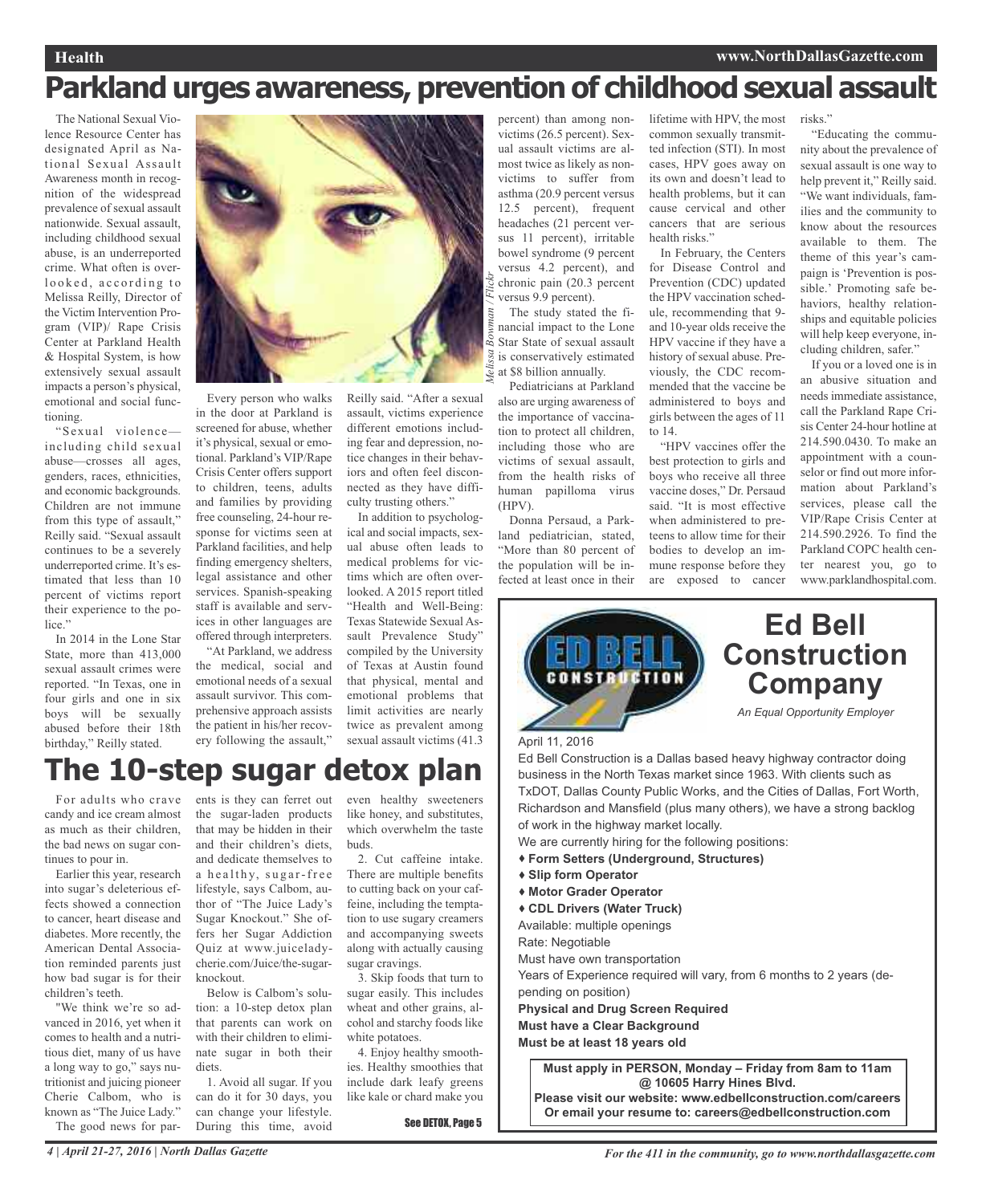### **Community News**

# **Oak Cliff Chamber is celebrating 96 years at April 30 gala**

The Oak Cliff Chamber of Commerce will host its 2016 Gala & Auction: Soaring to New Heights,April 30, from 6 – 10 p.m. at the Hilton Anatole. Chris Arnold, Game Night Emcee for the Dallas Mavericks, will be

the Master of Ceremonies for the occasion.

The Oak Cliff Chamber's 2016 Gala & Auction: Soaring to New Heights, is the chamber'slargest fundraiser of the year and the biggest event in the southern sector

of Dallas. Attended by over 500 of the region's most elite and friendly people, this black tie event will feature a star-studded evening packed with both a live auction and a silent auction, dinner, music and entertainment,

games and prizes. This year will also include a car raffle.

Created in 1920, the Oak Cliff Chamber of Commerce is one of the oldest and most active chambers in the Dallas area. It does not receive grants or funding from any entities; therefore, it depends upon its fundraising activities throughout the year to not only accomplish its goals of providing programs and services that stimulate sustainable growth and development in the Oak Cliff

area, but to also keep the Chamber's operations running smoothly.

The Chamber depends heavily upon its annual Gala & Auction event, as it is the biggest fundraiser of the year.

# **Reliant customers raises more than \$450,000 for EarthShare of Texas**

As Earth Day approaches, Reliant is celebrating the results of the Reliant EcoShare program that has raised more than \$450,000 for Earth-Share of Texas to support over 35 of the most respected environmental and conservation organizations in the state, including The Nature Conservancy of Texas, Galveston Bay Foundation and Texas Parks and Wildlife Foundation. Also, kicking off on Earth Day, April 22, and lasting through June 3, the public is invited to share their Lone Star point-of-view on social media by using the hashtags #FromWhereIStand and #ReliantOneOfAKind. For every photo showcasing the state's natural beauty, Reliant will donate \$5 toward EarthShare of Texas, up to \$5,000.

Over the past four years, thousands of Reliant customers have been a part of EcoShare, a simple and affordable program that helps Texans give back to the many organizations that comprise EarthShare of

![](_page_4_Picture_15.jpeg)

Texas while supporting the reduction of their own carbon footprint. Through the program, customers have supported the purchase of nearly 92,500 metric tons of carbon offsets, which represents a verifiable reduction and offset of greenhouse gases, such as carbon dioxide generated as a result of using electricity or driving a car. Reliant's customers'support of carbon offset purchases is equivalent to taking almost 18,000 cars off the road for a year.

"Reliant's EcoShare program has made a lasting difference for the National Wildlife Federation," said Meg Haenn, deputy director, South Central Regional Center at National Wildlife Federation. "Each dimension of our mission has been directly touched by donations from Reliant customers – from conserving and restoring our region's environment to facilitating the relationships between people and their backyard wildlife. Donations from Reliant are helping us protect and restore declining monarch butterfly populations in Texas through our school and community based programs. We appreciate Reliant making it easy for customers to participate in the program and look forward to our continued involvement with the program."

**DETOX,** continued from Page <sup>4</sup>

feel good in the long term and can help eliminate the urge for sugary snacks and excessive caffeine.

5. Power up with protein. Eggs, nuts, fish and other meats balance blood sugar and insulin.

6. Eat your veggies. Nonstarchy vegetables provide your body with muchneeded vitamins that also will cut your urge for unhealthy, sugary snacks.

7. Drink eight glasses of water a day. Sufficient pure water keeps you hydrated, reduces headaches and constipation, and flushes out toxins.

8. Supplement your diet. GTF chromium, L-Glutamine, B vitamins, Zinc, Magnesium and Vitamin C assist your body in various ways to overcome sugar cravings.

9. Sleep well; sleep enough. Lack of sleep messes with your hormonal balance and contribute to feelings of hunger.

10. Fight sugar cravings with fat. Healthy fats like

feel full and satisfied. "Beware of sugar in places you might not have

avocados and fish make you

expected, like tomato sauces, salad dressing and marinades," Calbom says. "Make a habit of studying labels."

Cherie Calbom holds a Master of Science degree in whole foods nutrition from Bastyr University. Known as "The Juice Lady" (www.juiceladycherie.com) for her work with juicing and health, she is author of 31 books, with millions of copies sold worldwide.

New and existing Reliant customers can join the EcoShare program, choosing one of two options: EcoShare Gold, priced at \$5.95 per month, includes a \$2 donation to EarthShare of Texas and 1,000 pounds of carbon offsets each month; and EcoShare Silver, priced at \$3.95 per month, includes a \$1 donation to EarthShare of Texas and 500 pounds of carbon offsets each month.

"Earth Day is about shining a spotlight on actions each of us can take to be good stewards of the environment. Through our ongoing partnership with Earth-Share, I am pleased with the impact we are making and how we are enabling our customers to simply and easily take a step toward caring for the natural resources we are blessed to have," said Elizabeth Killinger, president of NRG Retail and Reliant.

 $\mathbf{V}$  , and  $\mathbf{V}$  and  $\mathbf{V}$ **NORTH TEXAS TOLLWAY AUTHORITY NTTA ZipCash customers**

# **can now pay online**

The North Texas Tollway Authority now offers ZipCash (Pay by Mail) customers monthly electronic billing – an easier and faster way to pay bills. Skip the walk out to the mailbox. Go electronic and get an email with a link to your monthly ZipCash bill delivered straight to your inbox instead.

Now it's easier to keep track of and pay your NTTA ZipCash invoices. Electronic billing gives you immediate access to your ZipCash bill, whenever and wherever you choose to view it  $-24/7$ . More than 2700 ZipCash customers have already signed up.

NTTA always recommends customers use TollTags for the most convenience and lowest cost, but for those who prefer using ZipCash, electronic statements are the next best thing.

There are two ways for customers to "opt-in" for electronic ZipCash billing:

• Scan the QR code printed on your statement (example below) with your smartphone

• Visit NTTA.org to enter your ZipCash Account ID and unique PIN found at the top of your statement.

Visit NTTA.org to see how easy it is to sign up for Electronic Statement Delivery or visit NTTA Video to view an instructional video.

![](_page_4_Picture_43.jpeg)

"Crown Castle is proposing to collocate antennas at a centerline height of 84 feet on an existing 90-foot tall monopole communications tower at the following site: 4001 South Robinson Road, Grand Prairie, Dallas County, TX 75052; 32°40'30.005" north latitude and 97°0'51.003" west longitude. Lighting is not expected to change. Crown Castle invites comments from any interested party on the impact of the proposed action on any districts, sites, buildings, structures or objects significant in American history, archaeology, engineering or culture that are listed or determined eligible for listing in the National Register of Historic Places and/or specific reason the proposed action may have a significant impact on the quality of the human environment. Specific information regarding the project is available by calling Katherine Upham at (512) 519-9388 during normal business hours. Comments must be received at 2550 S IH 35, Suite 200, Austin, TX 78704, ATTN: Katherine Upham within 30 days of the date of this publication."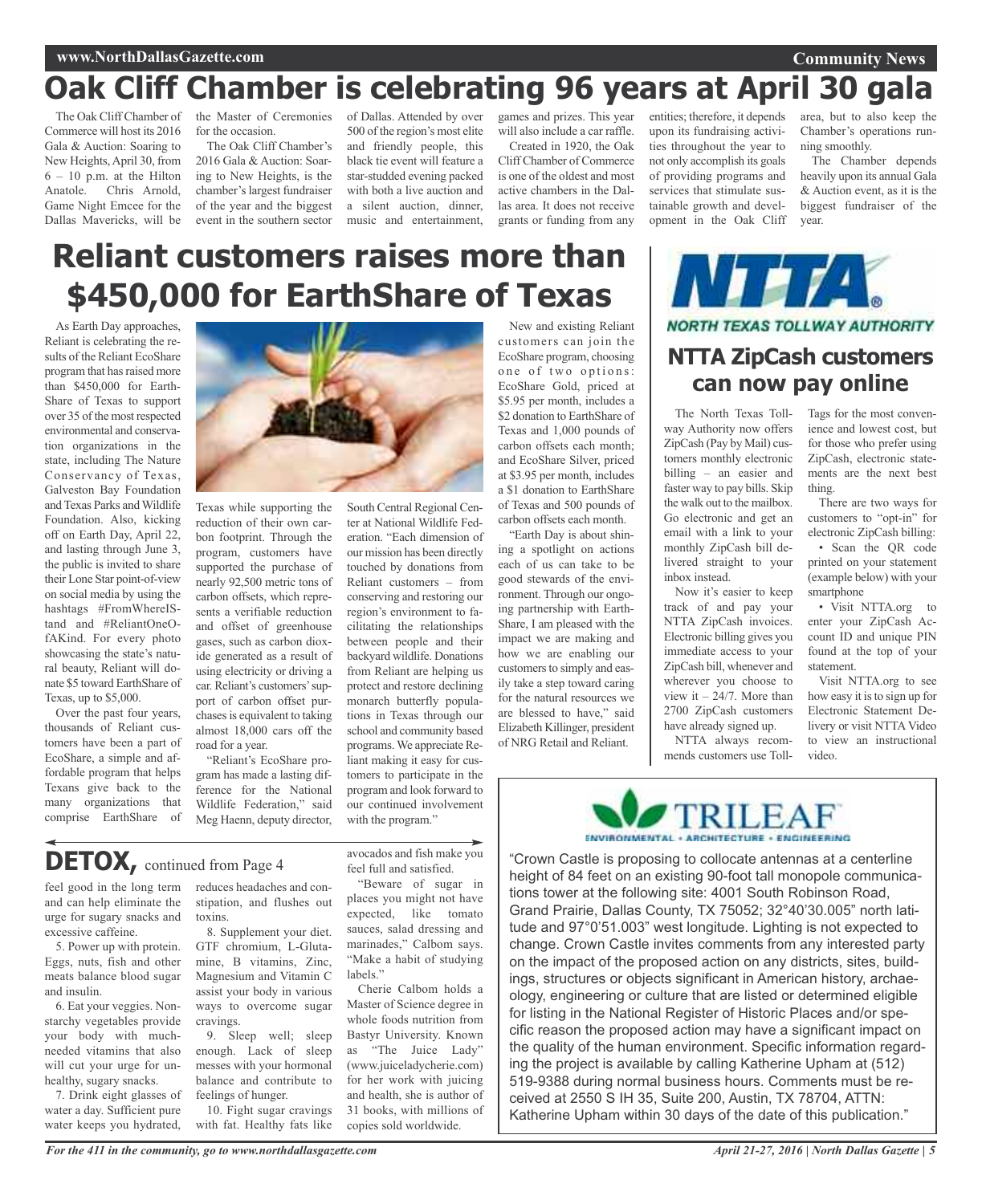### **Education www.NorthDallasGazette.com**

# **College heroes visit Herfurth Elementary**

Students at Garland ISD's Herfurth Elementary School recently received a visit from some heroes. But not the kind that wear capes. The campus partnered with Junior Achievement (JA) of Dallas to bring in college crusaders armed with life skills.

"JA's College Heroes program teaches students about jobs, city operations, finances, family roles, entrepreneurship and more," said Principal Jessica Hicks. "Tailored to each grade level and offered in both English and Spanish, it is a memorable way for students to learn

these skills needed for the future."

Herfurth's superhero subs spent the entire day with their classes, eating lunch, playing at recess and, of course, imparting important information.

"What does it take to start a business?" asked one men-

tor. "An idea. A building," answered Herfurth students.

"What about quality employees?" the mentor replied. Junior Achievement hopes to visit more Garland ISD campuses. For more information, visit the organization's website.

"P-TECH will be a game changer for the students, their families, and the greater Seagoville community because it would provide an opportunity for students to secure a well-paying job in a high-demand field out of high school," Dallas ISD Deputy Chief Israel Cordero said. "This school will prepare students for a very bright future." As the industry partner, AT&T will mentor students and offer internships to students during their 11th– and 12th-grade year. The internships could potentially lead to full-time positions that would start with a competi-

![](_page_5_Picture_10.jpeg)

# **P-Tech program coming to Seagoville HS**

It's official: a P-TECH (Pathways to Technology Early College High School) will open in Seagoville High School next fall.

The Texas Education Agency on Tuesday formally approved Dallas ISD's request to open the P-TECH inside Seagoville High School. The approval, which is provisional, will become official this summer.

Meanwhile, Lt. Governor Dan Patrick has named Superintendent Michael Hinojosa to the state's first P-TECH Advisory Committee. Hinojosa is one of 13 members on the advisory council that will identify the specific goals and metrics for a P-TECH model in Texas and promote education and business partnerships across the state.

"I want Texas to lead by example by using the P-TECH model," Patrick said in a statement. "When you get the brightest educators and experienced industry leaders together, you get customized solutions for *AP-TECH (Pathways to Technology Early College High School) will*

*open in Seagoville High School next fall. On April 12, the Texas Education Agency formally approved the request. (Photo Courtesy: Dallas ISD)*

Texas students. The P-TECH model brings the best of both worlds and it ensures that our education system prepares our students for specific 21st century workforce needs across the state."

### **How does P-Tech work?**

In collaboration with an industry partner—AT&T and Eastfield College, the school will offer three pathways and degree plans for students:

Business Administration/Management IT/Computer Information

Technology

## **TWC supports Career Pathway expansion**

single college semester, Texas adults can move from lacking basic employment skills to being on track for an in-demand occupation by participating in career pathway training programs. These programs will soon expand as a result of a \$500,000 Texas Workforce Commission (TWC) community college mentoring grant.

Supporting the state's Accelerate TEXAS initiative, TWC is funding a career pathway expansion project

AUSTIN - In less than a through a grant to a consortium of colleges. The expansion project will support the development, expansion and success of Adult Education and Literacy (AEL) programs to provide integrated education and training to meet students' workforce readiness needs. Houston Community College (HCC) will lead the mentoring college consortium consisting of Alamo Colleges, Amarillo College, South Texas College

See TWC, Page 13

Network Administration IT/Software Programming

Students will be able to earn up to 60 college credit hours or an Associate's Degree of Applied Science through the program.

![](_page_5_Picture_30.jpeg)

tive salary.

## You Can Help With **Three Simple Words**

n 5 Americans are impacted by montal thre

ire an Facetsiak, Teitter, Google+<br>Instagram to make a difference.

![](_page_5_Picture_34.jpeg)

![](_page_5_Picture_35.jpeg)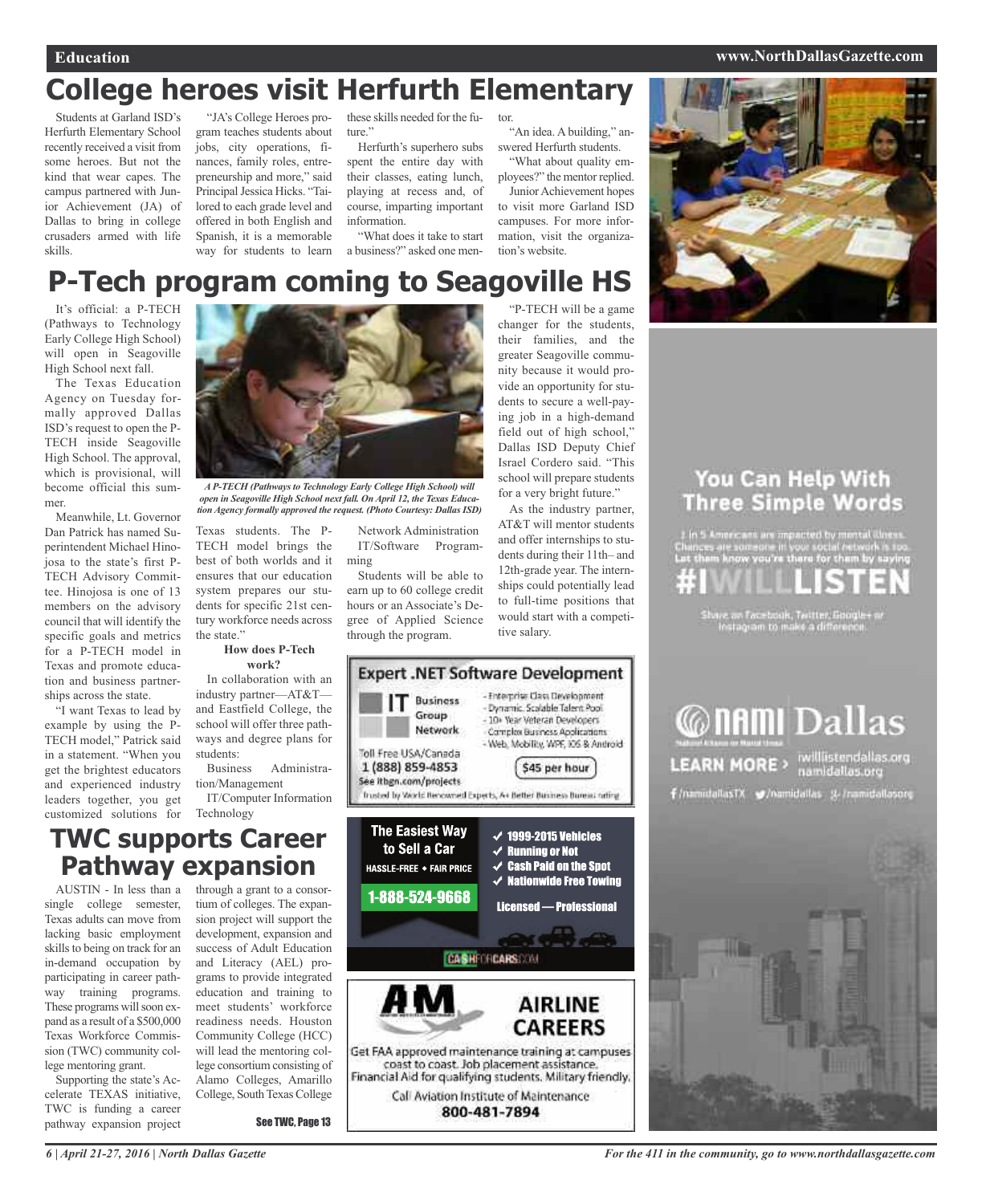# **LPGA swings into Irving on April 26**

For the fourth consecutive year, Las Colinas Country Club will host some of the best female golfers in the world when the Volunteers of America Texas Shootout comes to Irving April 26 through May 1.

Volunteers of America, a national nonprofit organization, also recently announced it has extended its role as title sponsor for the next three years.

The tournament's defending champion and 2015 LPGA Player of the Year, Inbee Park, will compete in Irving against many of the biggest names on the LPGA, including Lydia Ko, Stacy Lewis and Michelle

![](_page_6_Picture_5.jpeg)

Wie. The Tournament also includes the High School and College Shootout where the top high school and collegiate female golfers from across the country will vie for a chance to win a playing spot in the Official Tourna-

ment alongside their LPGA idols.

The High School and College Shootout was held March 16 at Las Colinas Country Club. Maddie Szeryk from Texas A&M and Cheyenne Knight from Alabama both shot a 73 and earned spots in the tournament. Karah Sanford and Kristen Gillman both shot a 72 in the High School Shootout to earn spots in the tournament.

Volunteers of America, one of the nation's largest national providers of housing and programs for homeless veterans and their families, serves more than 2 million of America's most vulnerable each year by helping those in need live healthy, safe and productive lives.

For ticket and other tournament information, visit LPGATexasShootout.com. To learn more about Volunteers of America, visit voa.org.

## **Collin College's Taylor Jackson named an All-American**

Collin College's Taylor Jackson of Frisco has been named an All-American Honorable Mention by the National Junior College Athletic Association.

Jackson, a 5-6 sophomore guard, led the North Texas Junior College Athletic Conference (NTJ-CAC) with 16 points per game, shooting 41.2 percent from the field. Jackson went 49-63 from the stripe in conference and 91-121 overall, for free throw percentages of 77.8 percent and 75.2 percent respectively.

Jackson recorded 114 assists and 85 steals throughout the Lady Cougars' 32-game regular and post-seasons. Jackson was also named First Team All-Region and

![](_page_6_Picture_16.jpeg)

*Taylor Jackson selected as an All-American for Basketball*

### NTJCAC Most Valuable Player.

"Taylor was a big reason why we won back to back conference championships," Lady Cougars Head Coach Jeff Allen said. "I'm very proud of how hard she has worked over the past two years."

# **North Texas Teen Book Festival returns**

Teen literature fans, hang onto your bookmarks – popular authors will rain down on Irving this April for the second annual North Texas Teen Book Festival (NTTBF).

Seventy five of teen lit's best-selling authors and popular novelists, along with thousands of their fans, will pack the Irving Convention Center, 500 W. Las Colinas Blvd., for the biggest book festival in the region, from 8 a.m. to 5 p.m. April 23. At the event, readers can purchase novels, attend panels and have books signed by

![](_page_6_Picture_23.jpeg)

authors including: James Dashner ("The Maze Runner"), Ally Carter ("Embassy Row series"), E. Lockhart ("We Were Liars"),

Gayle Forman ("I Was Here"), Sarah Dessen ("Saint Anything"), and Libba Bray ("The Diviners"). Attendees also can

![](_page_6_Picture_26.jpeg)

Let Us Get You The Help & Money You Deserve

Auto Accidents 18 Wheeler Wrecks Slip & Fall

# (214) 749-0040

We Also Handle Criminal Defense & Wills and Probate

Gina Smith & Associates

Free Parsonol Injury **Consultation** 

learn about podcasting and BookTubing at panels fea-

See BOOK, Page 16

# **Win Free** Giveaways!

![](_page_6_Picture_36.jpeg)

Be among the first 100 NDG YouTube subscribers and win prizes & giveaways to the hottest concerts and events in the DFW area.

![](_page_6_Picture_38.jpeg)

Search for and subscribe to the **North Dallas Gazette Channel on** YouTube

![](_page_6_Picture_40.jpeg)

For the 411 in the community, go to www.northdallasgazette.com April 21-27, 2016 | North Dallas Gazette | 7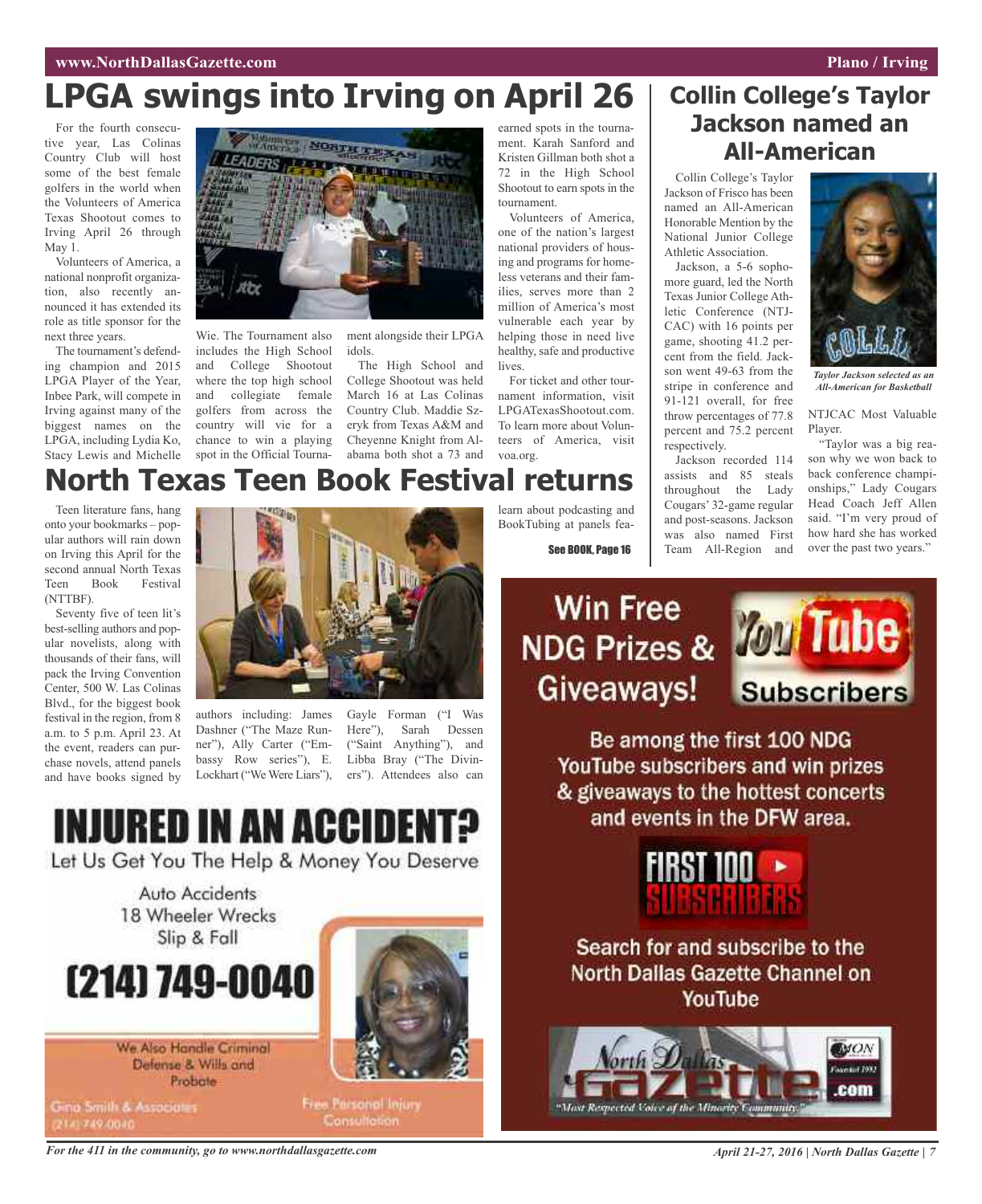### **Community Briefs**

### **CARROLLTON League of Extraordinary Teens – April <sup>27</sup>**

Teens, want to make a difference? Work with staff and other extraordinary teens to make the Library YOUR kind of place. Plan events, suggest materials, and hang out. Officer elections will be held in January; visit the teen Facebook page for more details.

Come to our monthly meetings on the LAST Wednesday of every month. Check us out at cplteen.wordpress.com and facebook.com/CPLTeen-League. Ages 13-18 are welcome at 6:30 p.m. at Josey Ranch Lake Library (1700 Keller Springs Road). For more information, visit cityofcarrollton.com/library.

### **GARLAND Mayor's evening in**

Mayor Douglas Athas will host his next Evening In from 5 to 7 p.m. Thursday, April 28, in the Mayor's Office, 200 N. Fifth St. To

schedule an appointment, call 972-205-2400 or contact Mayor@GarlandTx.gov.

### **"Breath: Essence of Life" Granville Arts Center – Gallery Space**

Faith Artists presents the art exhibit "Breath: Essence of Life." Faith Artists members produce and promote visual art inspired by faithbased scripture. This exhibit is free and open to the public, Mon.-Fri., 10 a.m.-4 p.m. and during performances.

### **McKINNEY MISD lowers tax rate**

McKinney ISD, based on higher than previously estimated property value growth from the Collin County Central Appraisal District, combined with interest savings from completed Bond Refunding (Refinancing), will be looking to reduce the tax rate by 4.5 cents instead of the previously estimated 2 cents. In addition, McKinney ISD will be reducing the maturity of any authorized 2016 Bond Program, 16-17 fiscal year bond sales from 25 years to 20 years, enhancing an already aggressive debt payoff schedule.

### **RICHARDSON Atmos Energy plants 19 trees in Lookout Park**

Atmos Energy, Texas 811 and The Texas Trees Foundation planted 19 trees in Lookout Park as part of a "fueling cleaner and greener" communities initiative that kicked off Aug. 11, 2015. Atmos also has ordered a bench for the park, which will be placed along the trail that runs around the park's perimeter.

Aug. 11 is designated National 811 Day as a reminder to call 811 before digging, to avoid hitting natural gas lines. Atmos Energy pledged to plant 811 trees across Texas by the end of April 2016, National Safe Digging Month.

![](_page_7_Picture_15.jpeg)

#### *Kassandra Castañeda, a fourth-grader in the DISD, created this masterpiece celebrating the Dallas Area Rapid Transit. The work will be on display at the Dallas Museum of Art until May 1.*

## **DART art contest winner announced**

Kassandra Castañeda, a fourth-grader at Frank Guzick Elementary School in Dallas, is this year's Best of Show winner in Dallas Area Rapid Transit's (DART) 2016 Student Art Contest.

Castañeda's winning artwork themed "DART to discovery" will be recognized as the best of more than 2,200 entries at a Thursday, April 28, ceremony to be held at the Dallas Museum of Art (DMA) at 6 p.m. The artwork will be displayed on

the side of a DART bus traveling across the agency's 13city service area through September.

The Dallas Independent School District student's winning entry along with various grade-level first, second, third place and honorable mention winners can be seen at DART.org/artcontest and on display at the DMA from Tuesday, April 12, through Sunday, May 1. North Texas students from kindergarten through 12th grade participated in this year's contest held annually to help promote the use of public transportation sponsored by DART and community partners Dallas Contemporary, Half Price Books, Perot Museum of Nature and Science, Dallas Zoo and the DMA, along with media partners NBC-5, Telemundo-39, Dallas Morning News, Al Dia, Suburban Parent and DFW Familia.

# **Garland native serving aboard Navy's USS Santa Fe submarine**

PEARL HARBOR - A 2010 Berkner High School graduate and Garland, Texas native is serving in the U.S. Navy as part of a crew working aboard one of the world's most advanced nuclear-powered fast attack submarines, USS Santa Fe.

Petty Officer 2nd Class Nolan Killingsworth is a machinist's mate (nuclear) serving aboard the Pearl Harborbased submarine, one of 40 Los Angeles-class submarines making it the backbone of the submarine force.

A Navy machinist's mate is responsible for maintaining the mechanical side of the nuclear reactor propulsion plant.

"My job is interesting, but even more interesting is to be able to see different cultures and places that I would probably never get to see otherwise," said Killingsworth.

With a crew of 130, this submarine is 360 feet long and weighs approximately 6,900 tons. A nuclear-powered propulsion system helps push the submarine through the water at more than 25 mph.

Attack submarines are de-

![](_page_7_Picture_30.jpeg)

*Petty Officer 2nd Class Nolan Killingsworth*

signed to hunt down and destroy enemy submarines and surface ships; strike targets ashore with cruise missiles; carry and deliver Navy SEALs; carry out intelligence, surveillance, and reconnaissance missions; and engage in mine warfare. Their primary tactical advantage is stealth, operating undetected under the sea for long periods of time.

"Submarine sailors never cease to amaze me with their ability to complete complex missions in the world's most challenging environments," said Rear Adm. Fritz Roegge, Commander, Submarine Force, U.S. Pacific Fleet. "Continued U.S. undersea superiority is not possible without their dedication, expertise and professionalism."

According to Navy officials, because of the demanding environment aboard submarines, personnel are accepted only after rigorous testing and observation. Submariners are some of the most highly trained and skilled people in the Navy. The training is highly technical and each crew has to be able to operate, maintain, and repair every system or piece of equipment on board. Regardless of their specialty, everyone also has to learn how everything on the ship works and how to respond in emergencies to become "qualified in submarines" and earn the right to wear the coveted gold or silver dolphins on their uniform.

"Oursub has a really good reputation for doing things the right way and doing things on time," said Killingsworth. "It's a source of pride for all of us." Challenging submarine

living conditions actually build strong fellowship among the elite crew, Navy officials explained. The crews are highly motivated,

and quickly adapt to changing conditions. It is a busy life of specialized work, watches, and drills.

"Serving in the Navy to

me is all about doing what I can to protect people back at home, so they can enjoy their life with a sense of security," Killingsworth added.

Investors Liquidation Sale: **Laurel Land Cemetery Burial Plot For Sale (one space) Section # 3, Space # 15, Lot # 20**

![](_page_7_Picture_42.jpeg)

Laurel Land Cemetery charges for cost of single Plot: \$3995.00 Discount Amount, if you act right away: <\$1745.00> (your savings) Your Cost: \$2250.00

![](_page_7_Picture_44.jpeg)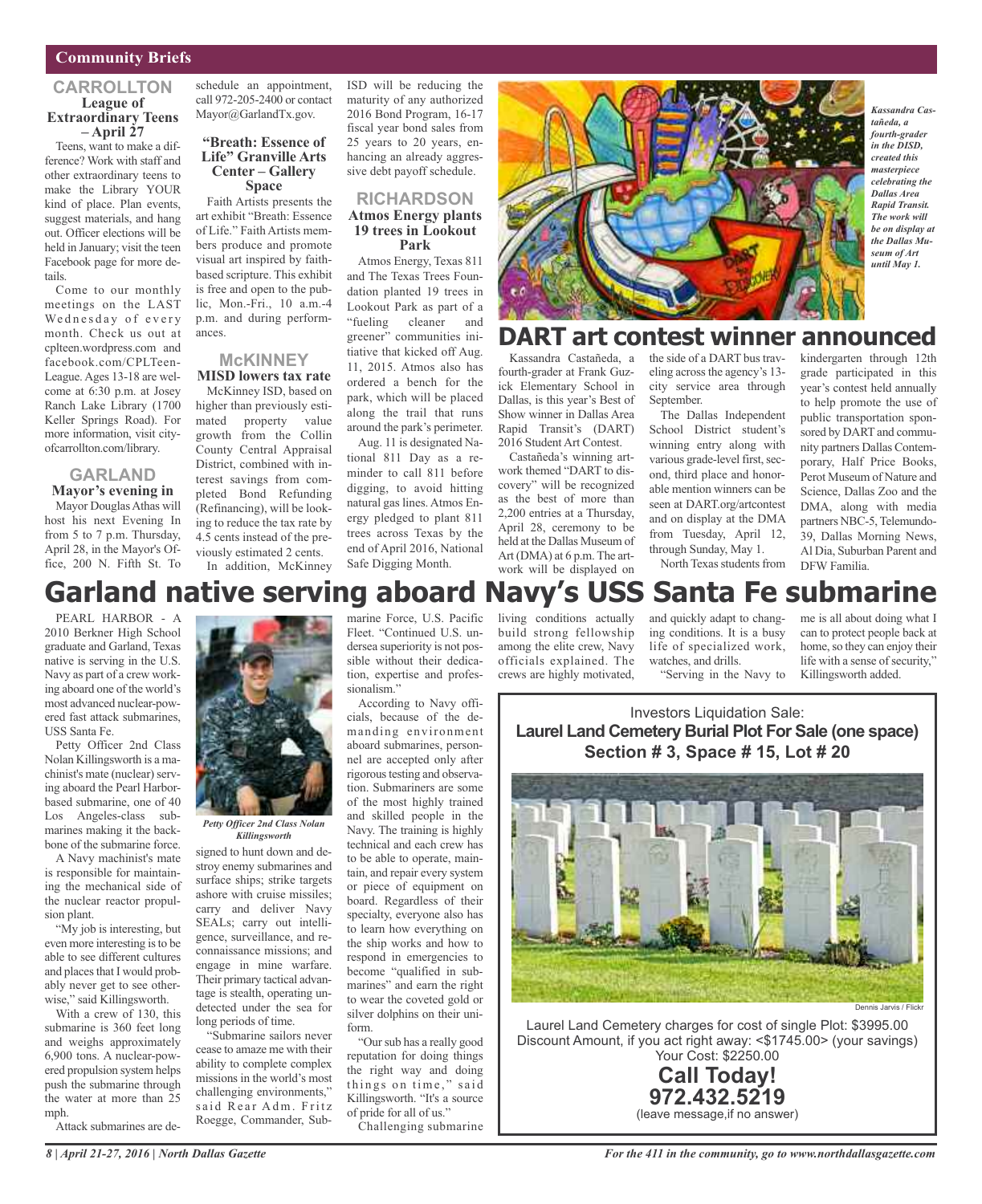friendly.

site.

food firey!

By *NDG* Diners

Tokyo Joe's in McKinney is clean, inviting, fresh, fast, healthy and kid

On our recent visit we were greeted with smiles

spicy could have used a bit more kick. Come on we are Texans, and we like our

Bento boxes are a recent addition giving you the option to select sushi or gyoza, protein, sauce, rice and veggie. The spicy salmon poke bowl was particularly delicious. There is

## **Win tickets to the SOLD OUT Black Violin show**

Black Violin is an American hip hop duo from Florida composed of two classically trained string instrumentalists, Kevin Sylvester and Wilner Baptiste, who go by the stage names Kev Marcus and Wil B. Fans can hear them perform at The Kessler on April 30 and *NDG* readers can win tickets for two! Visit on our Facebook and Instagram pages for more details.

Since starting Black Violin a decade ago Wil Baptiste and Kevin "Kev Marcus" Sylvester have performed an average of 200 shows a year in 49 states and 36 countries as far away as Dubai, Prague and South Africa, while appearing at official NFL celebrations for three Super Bowls and the U.S. Open in Forest Hills with Jordin Sparks.

Tickets for the show are sold out.

## **Beat the heat...**

![](_page_8_Picture_7.jpeg)

*Summer is coming, celebrate with a FREE Smoothie on April 27 at your nearest Smoothie King location until supplies run out!*

. A C

![](_page_8_Picture_9.jpeg)

with fresh, yummy afford-

able Japanese fare!

**Tokyo Joe's offers a family-friendly**

**environment and uncommon entrees**

**TOKYOJOEK** 

Tokyo Joe's has locations in Richardson and McKinney. The fast-casual asian-style restaurant offers a variety of rolls available in 4 or 8 pieces including the:

**California Roll:** 100% Real Crab, Avocado, Cucumber

**Spicy Tuna Roll:** Seared Tunea, Avocado, Cucumber, Chili Sauce, Green Onion

**Yo Roll:** Salmon, Ahi Tuna, Mango & Avocado

**J o e 's Ro l l:** Gri l l e d Shrimp, Avocado, Cream Cheese, Cucumber

**Veggie Tofu Roll:** Grilled Otfu, Lettuce, LemonGrass Basil, Basil, Avocado, Cucumber, Sweet Chili Sauce, Panco Crumbs

And now the best news for last: On Monday nights you can enjoy 2 for 1 Sushi from 4 p.m. to close. Visit https://tokyojoes.com for more details!

![](_page_8_Picture_20.jpeg)

pen. The Symposium is designed to msist preteen girls, nges 9 - 12. adolescent misses, ages 13 15, and zilul. ladies, ages 19 up, to more effectively combat the social and generational issues that confront them today. The Symposium highlights the knowledge, understunding, competencies and skills that they will need to deal with these issues from a Biblical perspective.

The Symposium theme. **TIRIVING FOR A DISCI-**PLINED BODY IN JESUS". includes two General Sessions and sixteen Small Group Workshops that will give participants. an opportunity to become actively involved in the subject. Participants will also karn proactive skills that will enable them to avoid worldly practices. The Symposium is FRFE and includes continental breakfast lanch, and door prizes Children under 9 years of age

cannet attend.

![](_page_8_Picture_23.jpeg)

Spaces for workshops are filled on a first-come, first-served basis, according to registration. Popular workshops fill fast! The Early Registration Deadline is April 27, 2016. Go online for Workshop Sessions and Early Registration details at: www.gacoc.org or call 972-644-2335 for more information.

**Enter to Win! Ticket Giveaway**

Ï

O

V

*NDG Entertainment Ticket Giveaway!!! Visit us on Facebook to win tickets to see Black Violin in concert at The Kessler, Saturday, April 30,2016*

*Do you have an upcoming event? Contact NDG Entertainment at jbrewer@northdallasgazette.com*

1230 West Davis, Dallas, TX 75208 | www.thekessler.org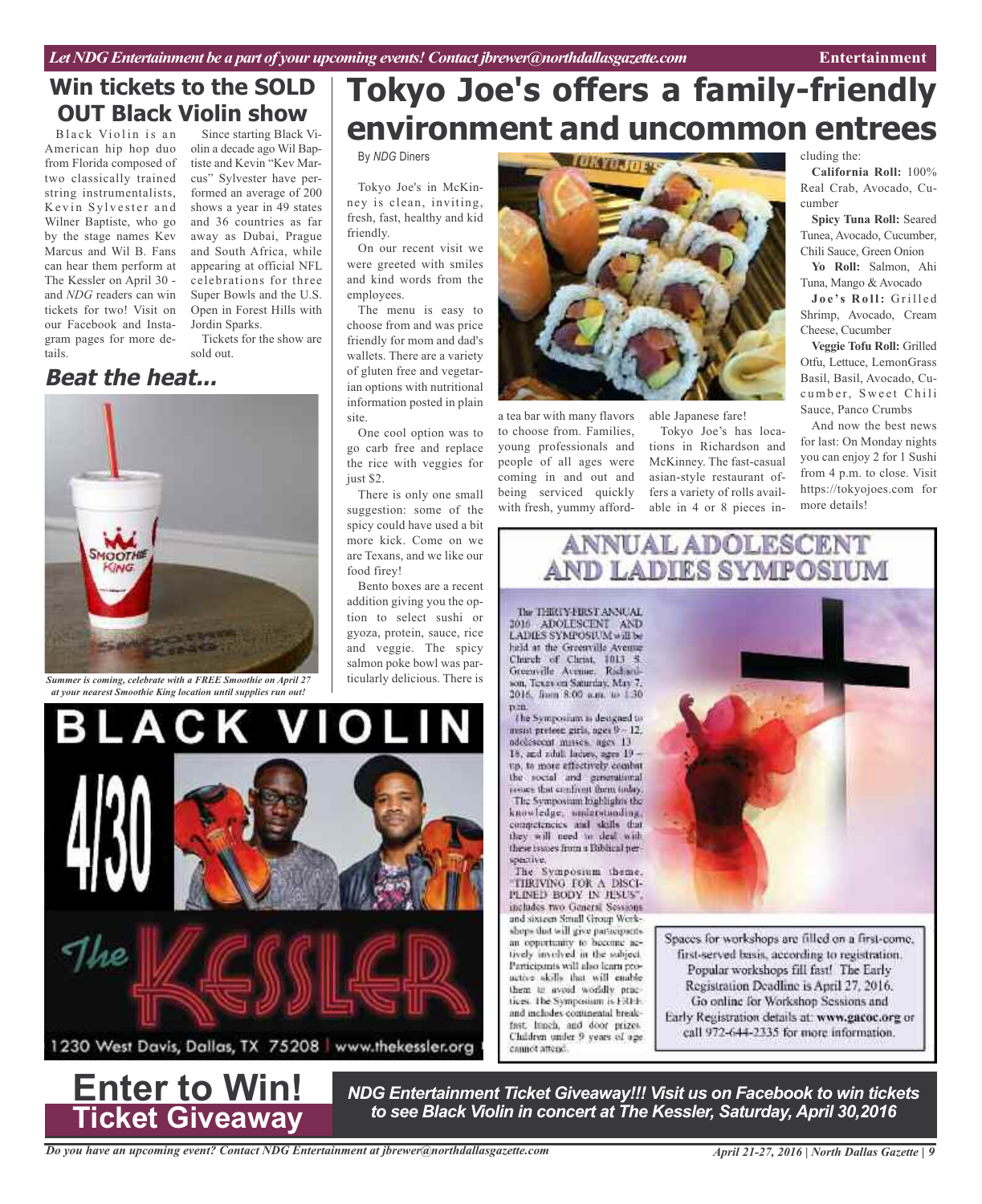# **Criminal is a good action story, but misses the emotional mark**

By Ruth Ferguson *NDG* Editor

So now we know what Ryan Reynolds will likely look when he is hits his senior years: a grizzled Kevin Costner. The two co-star in a very high octane, cover your eyes sometimes Criminal. We all love a good top government secret action flick and on the action Criminal delivers in spades. It is the attempt at emotion this is off the mark. Ariel Vromen, Israel born direc-

![](_page_9_Picture_5.jpeg)

*Kevin Costner looks in the memory but sees Ryan Reynolds in Criminal.*

with his feminine side. Reynolds plays Bill Pope,

tor, clearly was not in touch a CIA agent living in London who is handling a hacker who could shut

down the U.S. military with the click of a button. But unfortunately (don't tell his number one fan, Sasha Obama) he gets killed on the job. His crazy boss played well by Gary Oldman, reaches out to grumpy mad scientist Dr. Franks (Tommy Lee Jones) who has spent 18 years figuring out how to take someone else's memories and implant them in the mind of another person. And guess who gets to be the first human trial. Yes, a criminal

that is so crazy (Costner's Jericho) he feels no more remorse about killing a man than you would killing a fly.

The action in this flick is edge of your seat good, but the attempt at emotion will make you scream.

The "let's make Frankenstein a gentle monster" thread is fine as Jericho struggles to deal with the fact he is developing "feelings." What was astonishingly distracting was the decisions of Pope's wife, played by Gal Gadot. Aman

ties you up and goes to your daughter's bedroom and somewhere along the line you decide to believe his fantastic story and the three of you are making waffles together? Um, interesting choices for a mother.

If Criminal simply stuck with the action this would be a much stronger movie. Costner and Oldman deliver serviceable performances. Enjoy the drama, but if you buy the attempt at feelings, you probably need your head examined.

# **CBC** applauds placement of Harriet Tubman **o**

WASHINGTON, D.C. – Congressional Black Caucus Chairman G. K. Butterfield (NC-01) and Rep. Maxine Waters (CA-43), Ranking Member of the House Financial Services Committee made the following statement after Treasury Secretary Jacob Lew announced plans to replace President Andrew Jackson with Harriet Tubman on the \$20 bill:

"It brings me great joy to learn that the United States will honor abolitionist Harriet Tubman by placing her image on the \$20 bill," said Chairman Butterfield. "An African American woman, former slave, freedom fighter, and leader for women's rights, Ms. Tubman was a true visionary who is most deserving of this recognition. Ms. Tubman was dedicated to improving the lives of all Americans until her death in 1913. Her legacy continues to impact all Americans to this day and will live on for generations to come.

"Furthermore, the \$5 and \$10 bills will also feature new historic images that remind us of the activists that have made America a more perfect union," said Chairman Butterfield. "These de-

![](_page_9_Picture_19.jpeg)

signs will represent a more inclusive America by finally representing women, many of whom have been absent in important histor-

ical accounts of American history. They made strides towards voting rights and more freedom for Americans. Brave leaders such as Lucretia Mott, Sojourner Truth, and Alice Paul are symbols of our democracy that deserve much needed recognition amongst many others."

"I applaud the Treasury Department's decision to feature Harriet Tubman on the \$20 bill, women's suffrage leaders including Sojourner Truth on the \$10 bill, and civil rights lead-

# **North Dallas Gazette** The most popular source for entertainment events!

Forth Dates George is the fastest-growing destination for DPW courts, with more than 45,000. marthly online residenting 10,000 weekly accessored Spittebook validades dava GRAN lass justiciais Further with North Britist Genetic and let us get the and out shows view spowing event. Contact: V/P of Entertainment **Ms. Jessica Brewer** to find out for economical it is to get optimum exposure. 972-665-0170 Write an announce  $\approx$  1738 浦市

ers including Martin Luther King Jr. and Marian Anderson on the \$5 bill," said Rep. Maxine Waters.

"These depictions on our nation's currency are long overdue and will show the world the remarkable progress our country has made on the road to equality. The Secretary's decision recognizes the important contributions of women and people of color to our society. I look forward to the circulation of these bills so that we can all feel the weight of history in our hands."

![](_page_9_Picture_29.jpeg)

*10 | April 21-27, 2016 | North Dallas Gazette*

**Enter to Win!**

**Ticket Giveaway**

*Do you have an upcoming event? Contact NDG Entertainment at jbrewer@northdallasgazette.com*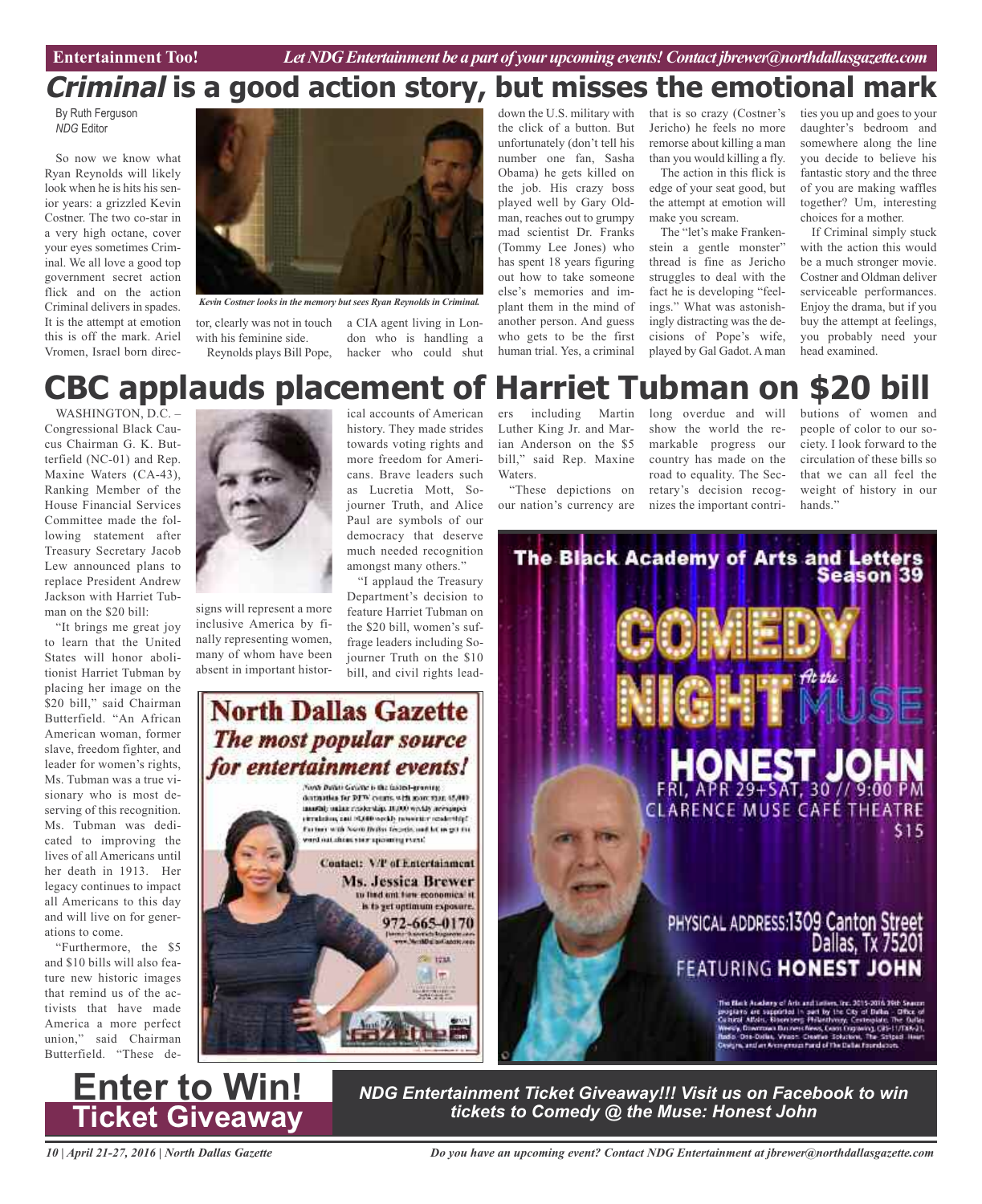### **Cover Story**

# **T-Mobile Named One of 2016 World's Most Ethical Companies**

T-Mobile has – once again − been recognized as a global leader in defining and advancing the standards of ethical business practices as a 2016 World's Most Ethical Company® by the Ethisphere Institute.

This marks eight consecutive years T-Mobile has been the only US wireless provider to receive this award.

"We are dramatically changing an industry and our employees make sure every day that we're doing it the right way," said John Legere, president and CEO of T-Mobile. "I'm not surprised — but very proud that T-Mobile is the only US wireless provider on the list."

As America's Un-carrier, T-Mobile has shaken up the wireless industry, freeing customers from onerous contracts, packing in more services like free music and video streaming, and unleashing more ways to uti-

graduation rates and getting students to the next level of

Better career opportunity and advancement for District

Fiscal responsibility and ac-

"It's a great time to be a student or a parent of Garland ISD just because of the things we are doing." she adds. Griffin is most proud that the Garland ISD team "works together as a community," and she hopes to continue that work of championing for all

For additional campaign information, visit her Facebook

Early voting starts on Monday, April 24 with the election scheduled for May 7.

their education

employees

countability

children.

page.

lize its incredible service. Millions of people have joined the revolution: T-Mobile had 33 million customers before launching its Un-carrier initiatives in 2013 and surged to more orees.

than 63 million in 2015! The full list of the 2016 World's Most Ethical Companies can be found at worldsmostethicalcompanies.ethisphere.com/hon-

## In addition to gaining **GISD,** continued from Page <sup>1</sup>

recognition for her public service, Griffin holds or previously held committee leadership positions and memberships for several boards and organizations throughout the area. They include: Advisory Council Chairperson of Garland Corps of Salvation Army; Chairperson of the Garland Steering Committee; and Life Member of PTA Texas Caucus of Black School Board Members.

Griffin discussed the satisfaction she derives from serving as Chairperson of the Garland Corps of Salvation Army. It is their commitment to helping the community during times of hardship, such as the help they provided after the devastating tornado in December of last year.

"It gives me another opportunity to give back to the community and try to provide and give to people when they have unfortunately fallen on difficult times," Griffin shared.

She helped to spearhead policies effecting change within the District such as the creation of the Board Operating Procedure Booklet, which was designed to serve as a resource in helping guide administration/staff on how to conduct school business as well as serve as a resource to provide trustees' overall procedures and processes. Griffin also played an integral role in implementing an Exchange Program that sent students and teachers to Taiwan.

"I am the Trustee that leads at the highest number of continuing Ed hours, so with that I prepare myself to serve by attending seminars, conventions, and conferences", she stated when asked about her qualifications.

Having committed much

of her life to public and community service, Griffin has also held positions within the corporate sector. Her career, often as one of the first African American women in leadership roles included, working in senior management within the Information Technology division of Allianz of America, an insurance company.

"I stay pretty current on technology and that was one of the reasons I got on the Board to give my information technology expertise to the District and I am pleased to look back on all the accomplishments that we have made in technology in the District; not just because of my leadership, but because of my understanding of technology and the complexities of systems and programs," she shared, pointing out how her professional background has helped serve the District well in the area of technology improvements.

Griffin continues to pursue a life in public office because she wants to continue her motto of service to help implement change that is "Always Benefiting Children<sup>"</sup>

"I want to stay on the Board to see the blended classrooms develop where we have desktops, laptops, iPads and then we have software that's installed on our network in the District. And the greatest thing is to see how those things all blend together to ultimately increase student performance."

"Every day I walk by faith and it is the direction that I look for and the greatest thing my faith does for me in this elected position is to have no respect of person, but to treat all of our children, all of our community, all of our citizens the same–my faith allows me to love everyone and especially God's children."

After receiving a designation as a Master Trustee through the successful completion of the Texas Association of School Board Members Leadership Program, Griffin believes it's important that she keeps herself educated in order to understand the needs and issues affecting her District.

"I want to see the continuous expansion of Pre-K and early childhood programs."

Other issues she is campaigning for includes:

College and career readiness programs

Successful digital upgrades of classrooms Increased high school

ET A TIDSE FORTWALE ALMEENTHIP FEN Ticketsurance A TICKETSURANCE MEMBERSH P PLAN SUBSIDIZES THE COST OF FEES AND FINES RESULTING FROM AN ACCIDENTAL INFRACTION OF YOUR LOCAL OR STATE LAW A TICKETSURANCE **PLAN CAN PROTECT** YOUR BUDGET FROM **UNEXPECTED, COVERED SITUATIONS** LIKE:

![](_page_10_Picture_28.jpeg)

ching in agricultural transverse

![](_page_10_Picture_30.jpeg)

**No Matter How Small** 

Fax Information To: 972-509-9058 Call:

972-432-5219 (Leave Message)

**Email** inquiries1909@gmail.com

![](_page_10_Picture_35.jpeg)

### **We buy 1998-2006 Models**

- *• Must be in good running condition*
- *• Title must be free from liens*

*• Easy steps to follow, hassle free selling processing. No ad posting, no games with dealership sales.*

*• Quick transaction, you get your cash fast. We pay you on the spot.*

**Call today for appointment at your location 1-972-432-5219**

**Leave message if no answer, someone will get back to you.**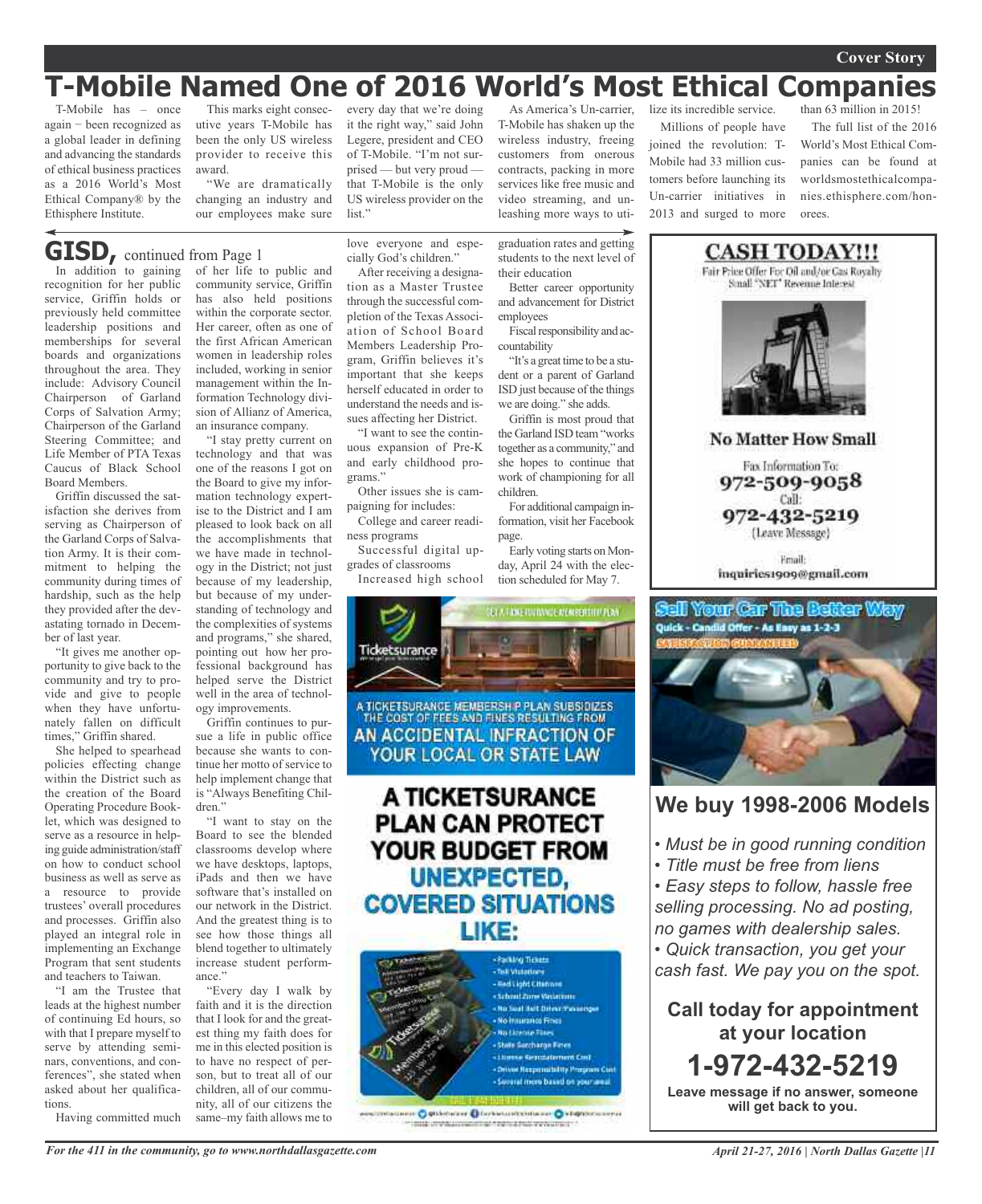# **PCSI Celebrates 20 Years of Employing People with Disabilities**

Professional Contract Services, Inc. (PCSI) turned 20 on April 5. Founded in 1996, PCSI's first contract employed nine landscaping and janitorial workers in west Texas. Today, the Austin-based company employs over 1,400 people on 40 contracts in ten states, delivering a dozen different services and generating \$120 million annually.

PCSI is a nonprofit operating under AbilityOne, a government program that requires 75 percent of PCSI's workforce be people with significant disabilities. This translates into 1,000 good jobs at PCSI for workers who have disabilities.

PCSI is an experienced provider of workplace accommodations, including

assistive technologies, deaf interpretive services, ergonomic adjustments, and personalized learning helps. Accommodations allow people with disabilities to participate in the work force, contribute to the economy, and achieve financial independence.

PCSI workers with disabilities meet all contract requirements and performance standards. Its teams earn consistently high customer ratings and evaluations. The company's Healthcare Environmental Services group at Fort Carson, Colorado was recognized twice among "The Top Five" nationally. PCSI's Fleet Management team at Tinker Air Force Base, Oklahoma was recognized three times among

"The Best 100 Fleets in North America."

Recent PCSI accomplishments include: an exclusive endorsement from the Texas Hospital Association; establishing PCSI Texas, LLC as a subsidiary to grow jobs for people with disabilities in the private sector; and funding a Community Employment Program for transitioning young adults in special education from school to work.

According to PCSI's President and CEO, Carroll Schubert, "For 20, years we have met and exceeded our customers' expectations while staying true to our mission: to employ people with every type of disability. That's something to celebrate!"

![](_page_11_Picture_11.jpeg)

![](_page_11_Picture_12.jpeg)

### **Same Day Move-In • GREAT Location!! (Dallas)**

STOP PAYING SO MANY FEES! Our rent is FULL SERVICE. We pay for utilities – electricity, heating, air conditioning, and janitorial services … it's all included! No "Plus-E"– No "CAM."NO PERSONAL OR BUSINESS FINANCIAL HISTORY REQUIRED! GREAT DEALS ON ONE-ROOM SUITES! --- STOP PAYING TOO MUCH RENT! (Just North of Downtown Dallas)

• Surveillance Camera • No Application or Application Fees • Five-Page lease - Short & Simple • Extremely Competitive Rates • Same-Day Move-In • Flexible Lease Terms • On-site Management, Maintenance, Leasing and Space Planning • Ample, Convenient Parking • No Credit Check • Beautiful Glass & architecturally unique Building! **Rent Starting at \$199 per month (9.99/sq.ft.)**

Office / Medical Space 1327 Empire Central (@ I-35 Stemmons Freeway) Dallas, TX 75247 (972) 432-5219

## CADNET/NORTH DALLAS GAZETTE **National and Local Classified Advertising Network**

To advertise call 972-509-9049 Email (ad for quote) opportunity@northdallasgazette.com

### Health & Fitness

VIAGRA 100MG and CIALIS 20mg! 50 Pills \$99.00 FREE Shipping! 100% guaranteed. CALL NOW! 1-866-312- 6061

tion Guaranteed!! VIAGRA 100mg,

CIALIS 20mg. 60 tabs \$99 includes FREE SHIPPING. 1- 888-836-0780 or www.metromeds.online

\*\*SPRING SPE-CIAL\*\* VIAGRA 60x  $(100 \text{ mg}) +20$ "Bonus" PILLS for ONLY \$114.00 plus shiping. VISA/ MC payment. 1-888- 3 8 6 - 8 0 7 4 www.newhealthyman.com Satisfac-Misc.For Sale KILL ROACHES GUARANTEED! Harris Roach Tablets with Lure. Available: Hardware Stores, The Home Depot, homedepot.com

KILL BED BUGS! Buy Harris Bed Bug Killers/KIT. Hardware Stores, The Home D e p o t , homedepot.com

### **Miscellaneous**

Make a Connection. Real People, Flirty Chat. Meet singles right now! Call LiveLinks. FREE. Call NOW: 1- 888-909-9905 18+.

work with JetBlue, WANTED!! Gib- STRIPS.1-DAYPAY-Boeing, Delta and son,Martin,Fender,G

others- start here with hands on train-Top Dollar paid!! Call ing for FAA certifica-Toll Free 1-866-433 tion. Financial aid if 8277 qualified. Call Aviation Institute of Maintenance 866-453- Wants to purchase 6204

American Soldier imprisoned for killing enemy fighters. Try it Read story at FreeClintLorance.co m

retsch. 1930-1980.

### Wanted to Buy

minerals and other oil and gas interests. Send details to P.O. Box 13557 Denver, Co. 80201

AVIATION Grads ‼OLD GUITARS BETIC TEST CASH PAID- up to \$25/Box for unexpired, sealed DIA-MENT.1-800-371-

*M i l l i o n H o m e s across the USA! Place your ad in over 1 4 0 c o m m u n i t y newspapers, with circulation totaling over 10 million homes. Contact Independent Free Papers of America IFPA at danielleburnett-ifpa@live.com or visit our website cadnetads.com for more information.*

*ADVERTISE to 10*

1136

Reader Advisory: the National Trade Association we belong to has purchased the following classifieds. Determining the value of their service or product is advised by this publication. In order to avoid misunderstandings, s vertisers do not offer employment but rather supply the readers with manuals, directories and other materials designed to help their clients establish mail order selling and other businesses at home. Under NO circumstance send any money in advance or give the client your checking, license ID, or credit card numbers. Also beware of ads that claim to guarantee loans regardless of credit and note that if a credit repair company does business o phone it is illegal to request any money before delivering its service. All funds are based in US dollars. 800 numbers may or may not reach Canada.

*12 | April 21-27, 2016 | North Dallas Gazette*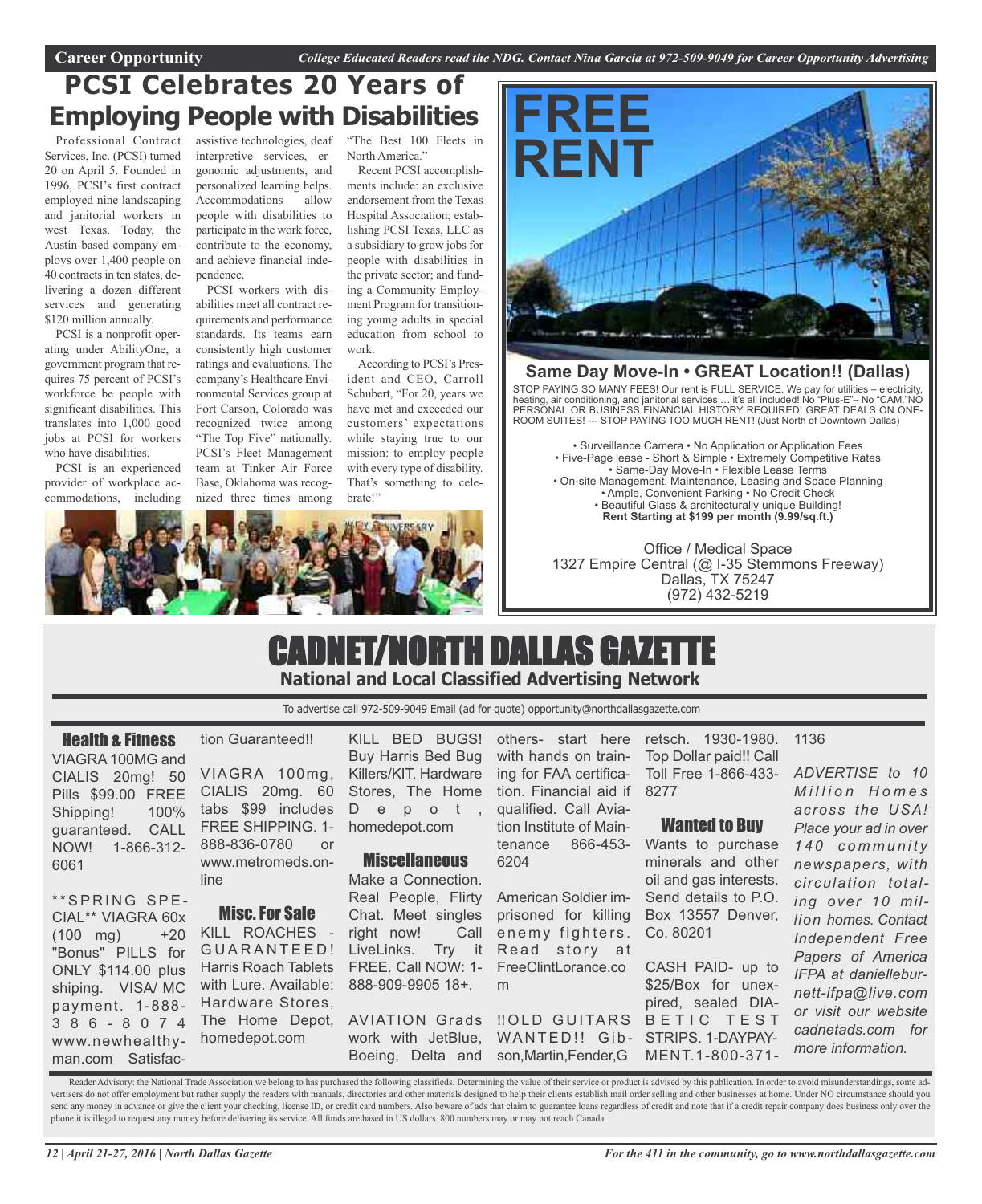### *On a quest for qualified candidates? Contact Nina Garcia at 972-509-9049* **Career Opportunity**

## **TWC,** continued from Page <sup>6</sup>

lege District.

Accelerate TEXAS is the state's initiative to help adult students acquire basic skills and progress on a pathway toward a high-demand occupation.

As mentors, the college consortium members will assist at least 10 other community colleges or adult education providers throughout the state in establishing career pathway programs, similar to the successful models operated by HCC and the other members of the consortium.

and the Tarrant County Col-These programs have proven successful because they concurrently enroll learners in contextualized basic education courses, such as reading and math at the same time they are learning high demand skills such as welding. Contextualized content is more relevant and meaningful to students and results in quicker learning. Using this method, students are often able to complete training programsin one semester or less which gets them into a new career more quickly and at a lower cost.

## **PAY,** continued from Page <sup>3</sup>

in addressing the issue of equal pay and fair treatment of women in the workplace. His first piece of legislation, the Lilly Ledbetter Fair Pay Act, gave women a longer time to sue for workplace discrimination.

He has also created a National Equal Pay Task Force and, through executive order, prohibited federal contractors from discriminating against workers who discuss their pay. In the non-federal workplace, employees can be disciplined, or even fired, if they discuss their pay. Indeed, the reason there are such gaping pay gaps is because there is so little transparency about pay.

From legislation he has supported, and discretionary acts he has taken, President Obama would likely do more to close the gender pay gap were there a more cooperative Congress. Clearly, pay equity is not a priority for this Congress.

President Obama has been an aggressively profamily President. From his support of an increased minimum wage, to his advocacy for paid sick leave (including an executive order for federal contractors), to his support for better overtime regulations, the President has strongly supported workplace fairness.

It takes nothing from his strong commitment to women, though, to ac-

knowledge that African American women earn less, and that Equal Pay Day comes much later for them (and for Latina women, who would have to work until November 1 to earn the same amount a man earned last year) than it does for other women.

Surrounded by three intelligent and beautiful African American women – Michelle, Sasha and Malia – it would be impossible for our President to be unaware of the challenges that African American women face. While I am aware that this President prefers not to deal with race matters, in this last year of his Presidency, he ought to consider

"These efficient career pathway models will equip individuals with the soft skills, literacy and technical skills needed to efficiently secure a job," said TWC Chairman Andres Alcantar. "Congratulations to the members of the consortium for their commitment to demonstrating the effective scaling of these highly effective models."

The career pathway program expansion supports the mission of the Texas Higher Education Coordinating Board's 60x30TX initiative to equip 60 percent of Texans ages 25-34 with a cer-

doing so. There are few consequences for this action.

President Obama does not mind using Black women as a throwaway line in a speech. At his University of Chicago Law School conversation, he defended his nomination of Merrick Garland to the Supreme Court.

He rather vapidly said that some people expected him to pick a "Black lesbian from Skokie," a comment I found offensive and condescending. If Black women can be fodder for a silly offthe-cuff remark, surely we ought to get enough serious policy consideration for our pay equity issues to be addressed.

August 1 is Equal Pay Day for African American tificate or degree by 2030. When programs integrate training and adult education for completion within a single semester, HCC has found that 80 to 90 percent of the time the students go on to obtain a post-secondary credential.

TWC's AEL programs expand opportunities supporting workforce training efforts and align occupational skills with today's high demand jobs. Individuals interested in TWC's AEL program can visit www.twc.state.tx.us/partners/adult-education-literacy.

women. We work harder, longer, and for less remuneration than other women do. What are we going to do about it?

*Julianne Malveaux is an author and economist based in Washington, DC. Her latest book "Are We Better off? Race, obama and Public Policy" is available at www.amazon.com and www.juliannemalveaux.com.*

Drivers-Co: \$1,250+ per week, Weekly guarantee + mileage. Benefits, Vacation, Home Daily, Class A / Good Driving Record. **sunsetlogistics.com 817-589-1455**

![](_page_12_Picture_25.jpeg)

**SUSTAINABLE WORLD** The Argos ready nux team is hiring drivers at multiple tocations to join our tram and help us bund a sustainable world.<br>• A ru B CDL . • Computitive hourly rates - Weekly safe load burnis<br>- Annual performance bonus<br>- Excellent benefits, including 401x - Must he at least 25 years of age . Full-trimpositions + Two years commercial driving experience preferred<br>Call 972-556-0735 or visit closerst location for **ARGOS** more information www.argo-us.com

![](_page_12_Picture_27.jpeg)

**Attention Suppliers of Goods, Services and Construction Review Competitive Opportunities at www.bidsync.com www.garlandpurchasing.com 972-205-2415**

**GARLAND** 

THE CITY OF IRVING'S NEXT CIVIL SERVICE ENTRANCE EXAM

### *www.cityofirving.org*

*the City of irving does not discriminate on the basis of race, sex, religion, age or disability in employment or the provision of services.*

**Statewide African American Press\Association is seeking a statewide sales representative.**

The Texas Publishers Association is seeking a statewide sales representative to

![](_page_12_Picture_33.jpeg)

represent the overall sales objective for the organization. Individual must have a proven sales track record with local and regional sales strategies.

Also the individual must be:

- A self-starter
- Have excellent written and verbal communication skills
- A visionary
- Professional

• Have excellent organizational skills Previous advertising agency and direct sales experience a plus. Position is commission based.

Serious inquiries only. **Please email resume to inquiries1909@gmail.com or leave a message for the position at 972-432-5219.**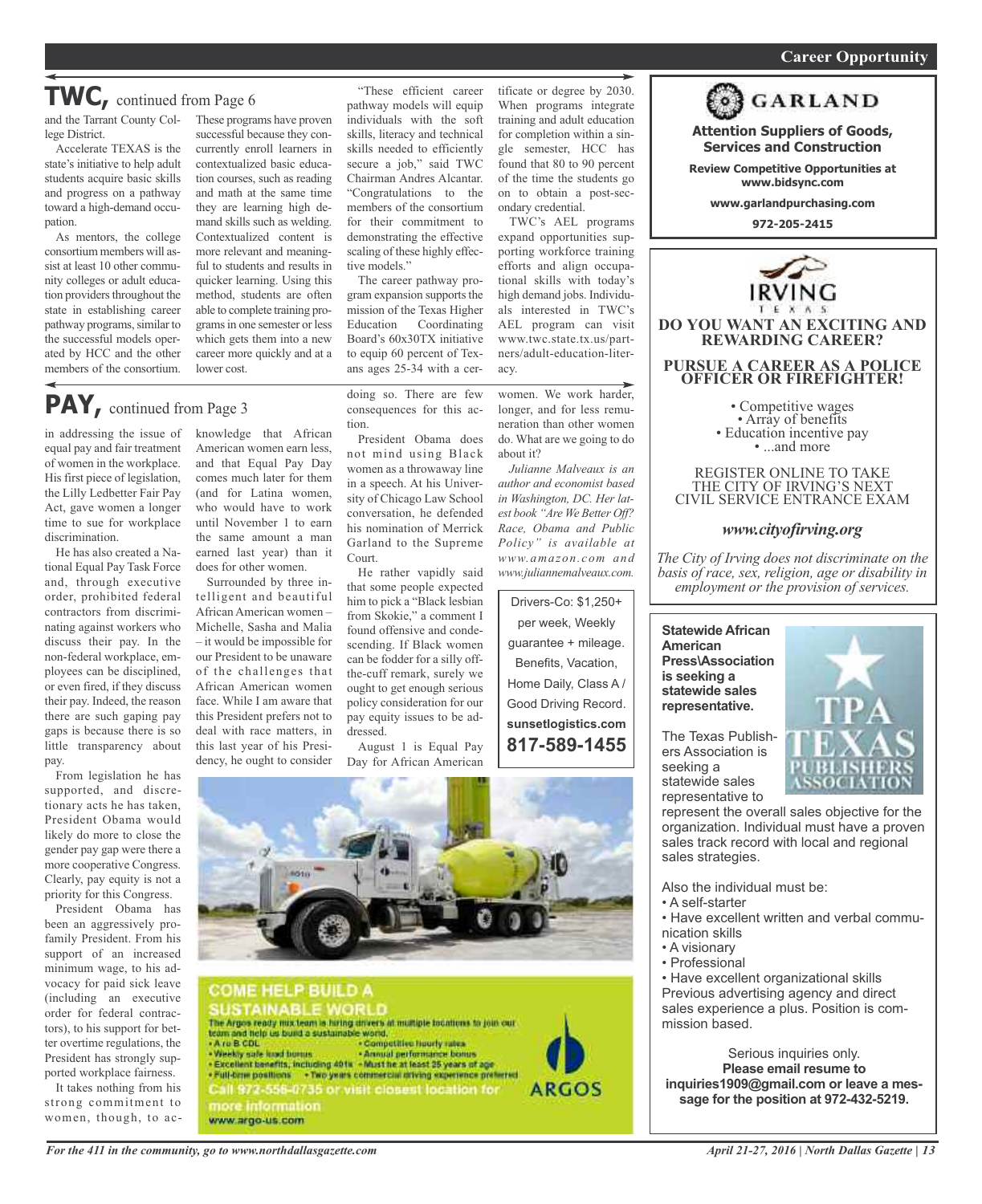### **BETHEL BIBLE FELLOWSHIP, CARROLLTON (A PLACE TO BELONG)**

### **April 24, 9:45 a.m.**

You're invited to our Sunday Morning "Prayer and Meditation" followed by Morning Worship Service at 10 a.m. See what God is doing through and with us; you will be blessed.

### **April 24, 12 Noon**

How do you impact others? Join us Sunday at noon in Bible Study; Senior Pastor Woodson, Pastor Brenda Patterson and others will teach a series on "Design for Discipleship, Book 2, Chapter 4 through Book 7."

Learn how to introduce others to Christ and make Him known to them; to help others know and grow in God's word; and to give others clarity and direction.

### **April 27, 7 p.m.**

Join us in Wednesday's Prayer and Bible Study Class with Senior Pastor Dr. Woodson and/or Pastor Brenda Patterson teaching a series on "Design for Discipleship, Book 2 through Book 7." Spiritual maturity is God's desire for you. It's Time to Grow; Ephesians 4:12 & 13.

Dr. Terrance Woodson, Senior Pastor 1944 E. Hebron Parkway Carrollton, TX 75007 972-492-4300 www.bethelbiblefellowship.org  $\mathcal{L}_\text{max}$  , which is a set of the set of the set of the set of the set of the set of the set of the set of the set of the set of the set of the set of the set of the set of the set of the set of the set of the set of

### **CHRIST COMMUNITY CHURCH IN RICHARDSON**

#### **April 24, 9 a.m. and 11 a.m.**

You're invited to join us for morning worship as we praise and worship God for His blessings.

### **April 27**

Join us at 12 Noon with Rev. Viveca Potter teaching on the Word of God; come back at 6:45 p.m. for Corporate Prayer and stay for Senior Pastor Autry at 7:30 p.m. teaching on the Word of God. Our youth will come for Food and Fellowship at 7 p.m. followed by Bible Study at 7:30 p.m.

Dr. Terrence Autry, Senior Pastor 701 Centennial 972-991-0200 Richardson, TX 75081 www.Christcommunityrichardson.org  $\mathcal{L}_\text{max}$  and  $\mathcal{L}_\text{max}$  and  $\mathcal{L}_\text{max}$ 

### **FELLOWSHIP CHRISTIAN CENTER CHURCH IN ALLEN "THE SHIP"**

### **April 24, 8 a.m. Every 4th Sunday**

Calling All Youth! Join our Hype Sunday Worship (first service only) on our main campus at 200 West Belmont Drive and be blessed; followed by our Sunday Worship Services at Bolin Elementary School in Allen, Texas 75002 and bring someone with you, you will be blessed.

### **April 27, 12 p.m.**

You're invited to our Wednesday's 12 Noon-Day Live, Prayer and Bible Study and/or our Wednesday Night Live, Prayer and Bible Study at 7 p.m. to learn more about God's Word at the Joycie Turner Fellowship Hall, 200 West Belmont Drive in Allen. Be encouraged by God's plan for your maturity and His glory; and most of all, be prepared to grow.

### Dr. W. L. Stafford, Sr., Ed. D. Senior Pastor 5705 Cheyenne Drive

at Bolin Elementary School in Allen 75002 for Sunday Morning Worship and the Admin. Building Address is 200 W. Belmont Drive Allen, TX 75013 972-359-9956 www.theship3c.org

### **INSPIRING BODY OF CHRIST CHURCH, Let's Go Fishing! MATTHEW 4:19**

 $\mathcal{L}_\text{max}$  , which is a set of the set of the set of the set of the set of the set of the set of the set of the set of the set of the set of the set of the set of the set of the set of the set of the set of the set of

**April 24, 7:30 and/or 11:30 a.m.** You're invited this Sunday as we praise, worship, honor and magnify God's

Holy name.

**April 25, 7 p.m.** Join us in Monday School as we grow in God's Word and learn what God has to say to us.

**April 29, 7 p.m.** All men, you're welcome to our Men's Friday Night Service for fellowship and learning what God requires of men as leaders of households and in the community.

Pastor Rickie Rush 7701 S Westmoreland Road Dallas, TX 75237 972-372-4262 www.Ibocchurch.org  $\overline{\phantom{a}}$  , and the set of the set of the set of the set of the set of the set of the set of the set of the set of the set of the set of the set of the set of the set of the set of the set of the set of the set of the s

### **MT. OLIVE CHURCH OF PLANO (MOCOP)**

**April 24, 10 a.m.** Join us for Sunday Worship Service as we praise and worship God for His Honor and His glory. Call the church for details.

**April 27, 7 p.m.** You're invited to our

Wednesday's Bible Study class; you will learn what God has to say to us. Come to be encouraged by God's plan for your spiritual growth and His glory.

Pastor Sam Fenceroy Senior Pastor and Pastor Gloria Fenceroy 300 Chisholm Place Plano, TX 75075 972-633-5511 www.mocop.org  $\overline{\phantom{a}}$  , and the set of the set of the set of the set of the set of the set of the set of the set of the set of the set of the set of the set of the set of the set of the set of the set of the set of the set of the s

### **MT. PISGAH MISSIONARY BAPTIST CHURCH**

**April 24, 10 a.m.** You're invited to join us in our Worship Service at our new home, 1020 Sherman Street in Richardson, Texas. Call the church for details.

**April 25, 9 p.m.** Join us for our Intercessory Prayer Ministry and our Monday's Conference calls.

R. W. Townsend, Senior Pastor 1020 Sherman Street Richardson, TX 75081 972-241-6151 www.dallasmtpisgah.org

### **NEW MOUNT ZION BAPTIST CHURCH**

**April 24**

You're invited to join us for Early Morning Services at 7:30 a.m., followed by Sunday School at 9 a.m. and Morning Worship at 10:30 a.m.

Dr. Tommy L. Brown Senior Pastor 9550 Shepherd Road Dallas, Texas 75243 214-341-6459 www.nmzb.org

### S**HILOH MBC IN PLANO (WHERE COMMUNITY BECOMES FAMILY)**

 $\mathcal{L}=\mathcal{L}^{\mathcal{L}}$  , where  $\mathcal{L}^{\mathcal{L}}$  , we have the set of the set of the set of the set of the set of the set of the set of the set of the set of the set of the set of the set of the set of the set of the set of

**April 24, 10 a.m.** Join us as we praise and worship God in our Morning Worship Services. You will be blessed.

**April 24, 4 p.m.** Don't forget to come back for our SMBC Praise Dance Ministry for their Praise Dance Extravaganza as they

praise the Lord through Dance!

### **April 27, 7 p.m.**

You're invited to our Wednesday's Bible Study to learn more about God's Word. Come and be encouraged by God's plan for your maturity and growth; it's all for His glory and His honor.

Our church ministries offer opportunities for motivation and growth; join us and see.

Dr. Isaiah Joshua, Jr. Senior Pastor 920 E. 14th Street Plano, TX 75074 972-423-6695 www.smbcplano.org

### **WESTSIDE BAPTIST CHURCH,**

**LEWISVILLE**

#### **April 24, 7:45 and 10:45 a.m.**

You're invited to join us for Sunday Morning Worship Service, as we praise and worship God for His many blessings.

**April 27, 12 Noon** Join us for Prayer and Bible Study with Pastor Bessix teaching on the word of God and praying for the sick.

Minister Thomas Bessix Senior Pastor 900 Bellaire Blvd. Lewisville, TX 75067 972-221-5668 www.wbcchurch.org

![](_page_13_Picture_57.jpeg)

www.**IRSsafe.com** 

NDG now has a "Special Advertising Package"for churches and non-profit organizations that need to let the community know about your Special Event.

## Opportunity You Can Measure...

### **Church Events**

- Church Anniversary
- Pastor's Anniversary
- Women's Day

• Men's Day

- (Concerts) • Special Events
- 

• Fundraisers

(Personal or Community)

**Non-Profit Org. Events**

## Special Rate \$199 (Black & White, per insertion)

Ad size - 4.905"x 6"(Quarter Page, B&W) (NOTE: Color Ad \$75 extra per inserion) Production disclaimer - NDG ad meake-ready is not included in promotion. Layout/production of "copy ready"ad will be a nominal extra cost.

E-mail ad copy to: Marketing@NorthDallasGazette.com or call our Marketing Department today!

# 972-509-9049

![](_page_13_Picture_72.jpeg)

*For the 411 in the community, go to www.northdallasgazette.com*

## **Church Happenings www.NorthDallasGazette.com**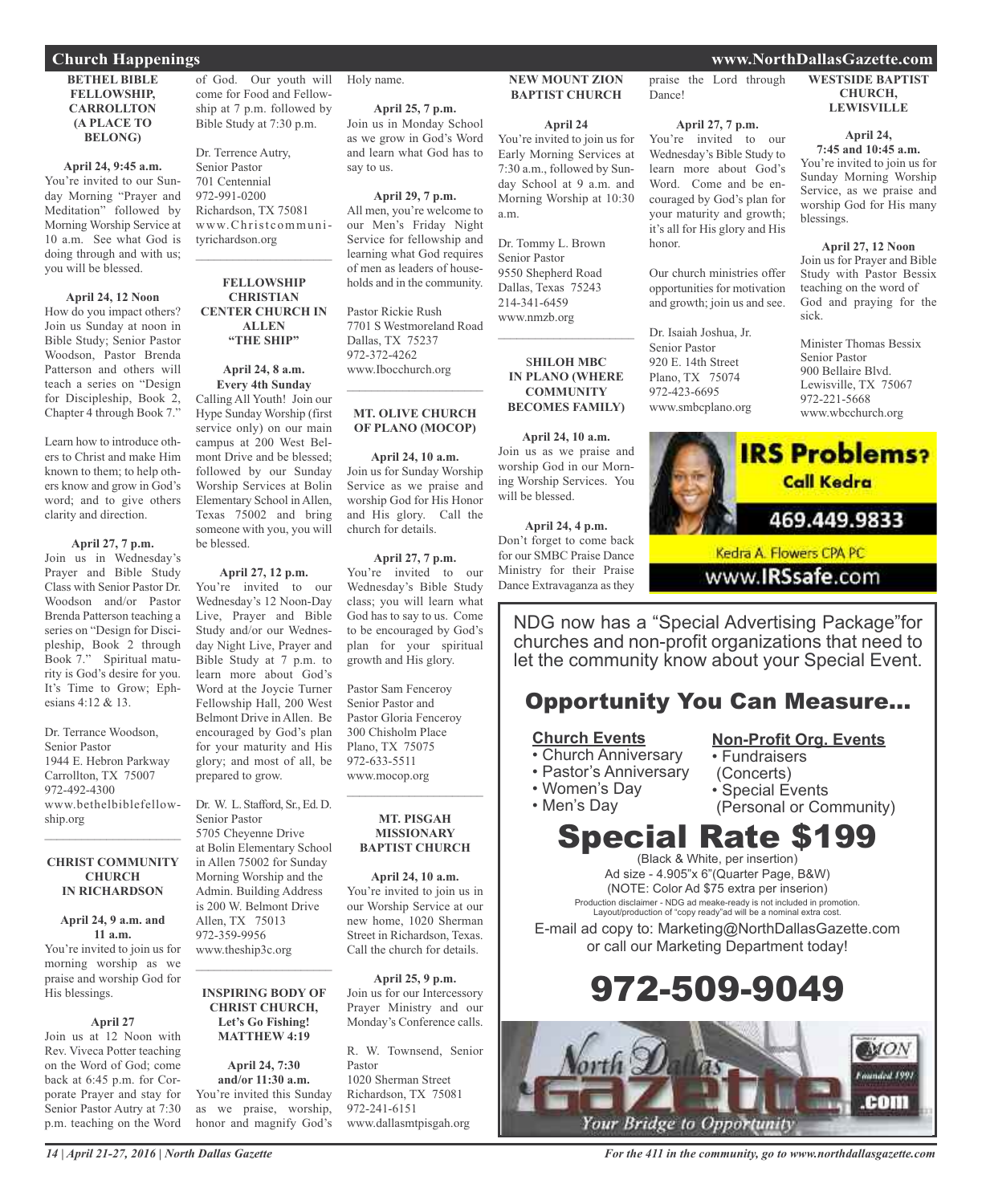![](_page_14_Picture_2.jpeg)

*Send email to: businessoffice@ northdallasgazette.com to sign up for Sister Tarpley's weekly electronic newsletter.*

"And he sent a man before them - Joseph, sold as a slave." - Psalm 105:17

God is doing a unique work around the world today. He is rising up Josephs throughout the world. Some are still in the "pit" stage of their pilgrimage, while others are heading toward fruitfulness.

What does it take for a person to become a true Joseph? It takes years of preparation and testing to be, "A True Joseph." It takes what God is allowed to use. Read the Story of Joseph in Genesis, Chapters 38 through 46.

A true Joseph is one who is a provider both spiritually and materially for those in the Body of Christ. It is a person who understands that he is simply a manager of all

that God has entrusted to him.

It is a person who has humility and a broken and contrite heart before God. But, how does God prepare modern-day Josephs?

Modern-day Josephs are prepared through their own trials. It is often through the adversities of life, visions, relationships and broken dreams.

These are the things that try people the most. These are the things God uses to allow the Josephs of our day to be proven by the Word of the Lord. Once proven, God brings them out of their prisons and uses them mightily for His purposes.

Joseph went through his own trials - not because of any failure, but because of an incredible calling: to save and provide for an entire nation.

God had to prepare this man with 13 years of broken dreams and humble circumstances in order to break every ounce of pride and self-will.

God could not afford to

![](_page_14_Picture_15.jpeg)

reflect on the past with **Historical Perspectives from Sister Tarpley** Hear what it was like growing up in <sup>a</sup> very different Dallas when Booker T. Washington was <sup>a</sup> black school. Sister Tarpley graduated frm there and went on to college and later became <sup>a</sup> city councilmember in Carrollton.

![](_page_14_Picture_17.jpeg)

have a 30-year-old steeped in arrogance and pride running an entire nation.

The story of Joseph came to mind when my granddaughter Tyanna finally decided, after many urgings from her mom Sheila and

others, to seriously consider mary and elementary schools taking a week of her summer to travel to Honduras on a church mission.

When Tyanna was a baby it was prophesized that she would do a great work for God. When she was in pri-

![](_page_14_Picture_22.jpeg)

**A Joseph calling...**

*Tyanna Lott, Sister Tarpley's first grandchild and only granddaughter, is a junior at Hebron High School with plans to attend University of Texas in Austin, Texas.*

![](_page_14_Picture_24.jpeg)

she learned Spanish.

And, at Hebron High School she is perfecting her Spanish and taking other courses to prepare her for college and beyond.

This summer God is given Tyanna the privilege, honor and opportunity of joining her church, Freedom Life Church in Carrollton, Lead Pastor Kendall Bridges, the mission's team trip to Honduras in the Kid's Ark International program.

It is my belief that Tyanna is in the path that God is preparing for her to do a

work for Him in the future.

Tyanna's first trial, on Monday, April 11th, she was broadsided on the driver's, side, she said that a big man snatched opened the door that was stuck and three ladies hugged her when she got out of the car and told her that every will be okay.

There was a policeman nearby who saw the accident; when Tyanna completed her talk with him she looked around to thank the man and three ladies and couldn't find them. God pro-

See TARPLEY, Page 16

![](_page_14_Picture_33.jpeg)

![](_page_14_Picture_34.jpeg)

![](_page_14_Picture_35.jpeg)

Islah Joshua, Jr. Fustor

SMBC: A church Focused on Excellence while Teaching the Word. Preaching the Gospel, Reaching the World

Worship Times: 8 and 11 a.m. Sunday School: 9:45 a.m. Mid-week: Wednesday at 7:00 p.m. Youth Church: Every 3rd, 4th, and 5th Sunday at 10:45 a.m. AWANA: Wednesday at 6:30 p.m. Contact Information: 972-423-6695 www.smbcplano.org

*For the 411 in the community, go to www.northdallasgazette.com*